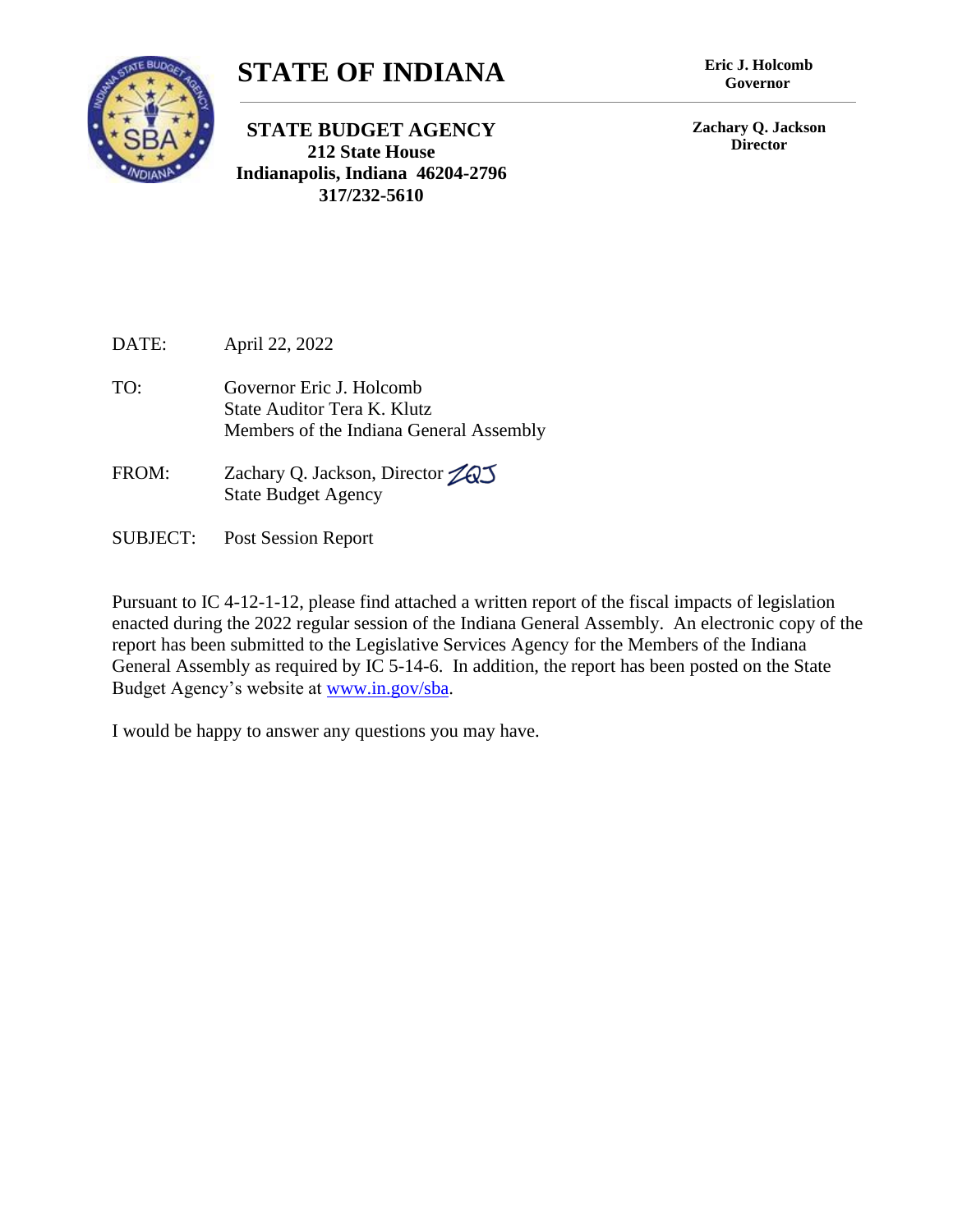# **Indiana State Budget Agency**



## **Report of Fiscal Impact of Legislation Enacted**

# **During the 2022 Regular Session of the**

## **Indiana General Assembly**

(As required by IC 4-12-1-12)

April 22, 2022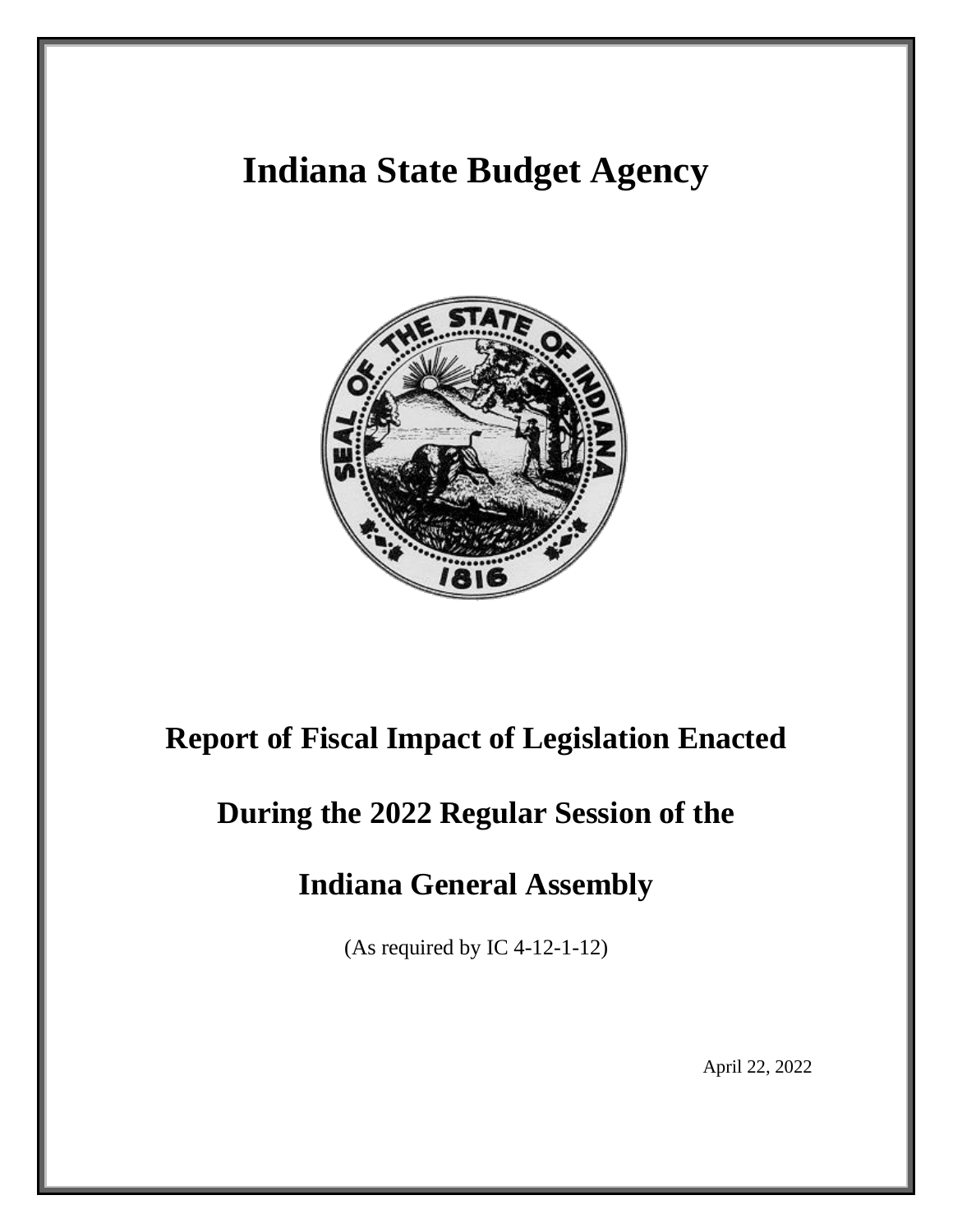### **TABLE OF CONTENTS**

| April 22, 2022 - General Fund Combined Statement of Estimated Unappropriated Reserves |  |
|---------------------------------------------------------------------------------------|--|
|                                                                                       |  |
|                                                                                       |  |
|                                                                                       |  |
|                                                                                       |  |
|                                                                                       |  |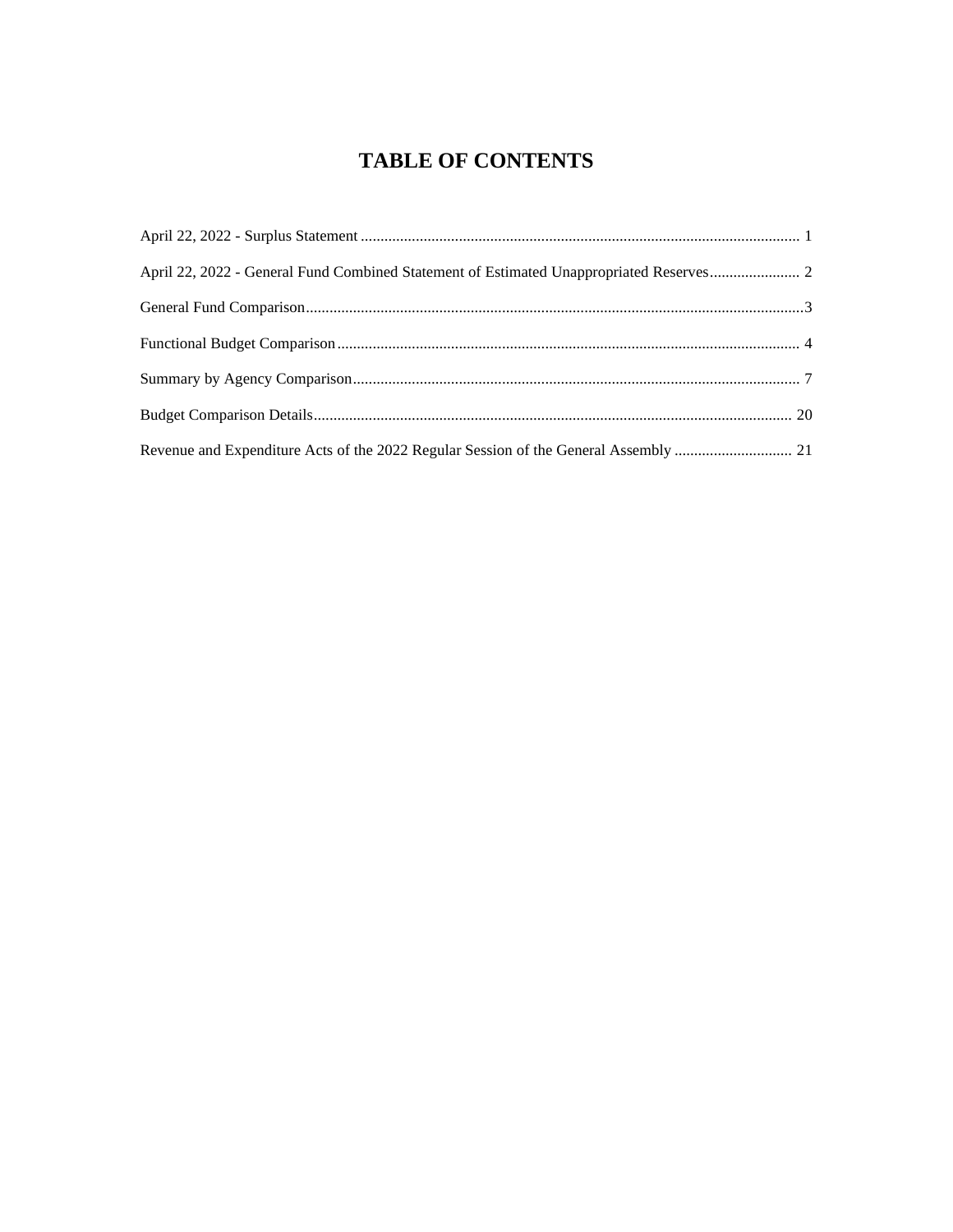#### **GENERAL FUND SURPLUS STATEMENT** (Millions of Dollars)

|                                                                             | Estimated | Estimated  |
|-----------------------------------------------------------------------------|-----------|------------|
|                                                                             | FY 2022   | FY 2023    |
| <b>Beginning Balance</b>                                                    | 3,922.7   | 4,755.5    |
| <b>Current Year Revenues</b>                                                |           |            |
| <b>Forecasted Revenue</b>                                                   | 19,950.3  | 20,279.7   |
| Hospital Assessment Fees (HAF)                                              | 226.3     | 251.1      |
| Quality Assessment Fees (QAF)                                               | 46.5      | 43.2       |
| Miscellaneous Unforecasted Revenue                                          | 17.8      | 17.8       |
| 2022 Outside Acts                                                           | (39.1)    | (338.1)    |
| <b>Total Current Year Revenues</b>                                          | 20,201.8  | 20,253.7   |
| Growth Rate                                                                 | 7.1%      | 0.3%       |
| <b>Current Year Expenses</b>                                                |           |            |
| HEA 1001-2021 Appropriations                                                | 17,726.9  | 18,596.4   |
| 2021 Outside Acts                                                           | 4.0       | 4.1        |
| 2022 Outside Acts                                                           | 0.1       | 2.7        |
| Augmentations                                                               | 1.6       |            |
| Judgments and Settlements                                                   | 14.0      | 8.9        |
| Stadium/Convention Center Reversion                                         | (40.5)    | (82.7)     |
| Reversions                                                                  | (25.0)    | (25.0)     |
| <b>Total Current Year Expenses</b>                                          | 17,681.1  | 18,504.4   |
| Growth Rate                                                                 | 3.8%      | 4.7%       |
| Annual Surplus / (Deficit)                                                  | 2,520.7   | 1,749.3    |
| (Current Year Revenues - Current Year Expenses)                             |           |            |
| <b>Other Sources and Uses of Cash Reserves</b>                              |           |            |
| Reversions (Prior Year, Distributions, Capital, and Reconciliations)        | 22.0      | 22.0       |
| Transfer of Forecasted FY 2021 Medicaid Surplus to Medicaid Reserve         | 214.5     |            |
| Rainy Day Fund Interest                                                     | 5.3       | 6.5        |
| <b>Tuition Reserve Fund Interest</b>                                        | 1.5       | 1.8        |
| Capital Line Item Projects for State Agencies and Universities              | (483.3)   | (25.3)     |
| Capital Reserve Account                                                     | (50.0)    | (500.0)    |
| SEA 382-2022 Sec. 2 - GIS Transfer to Indiana Data Mapping & Standards Fund | (7.1)     |            |
| SEA 361-2022 Sec. 29 - IEDC Business Promotion and Innovation               | (300.0)   |            |
| Excess reserves transfer per IC 4-10-22-1 (Pension Stabilization Fund)      | (545.4)   |            |
| Excess reserves transfer per IC 4-10-22-1 (Automatic Taxpayer Refund)       | (545.4)   |            |
| Excess reserves transfer per IC 4-10-22-1.5 (Pre-1996 Account)              |           | (2, 255.5) |
| <b>Total Combined Balances</b>                                              | 4,755.5   | 3,754.3    |
| Net Combined Balance as a Percent of the Current Year's Expenditures        | 26.9%     | 20.3%      |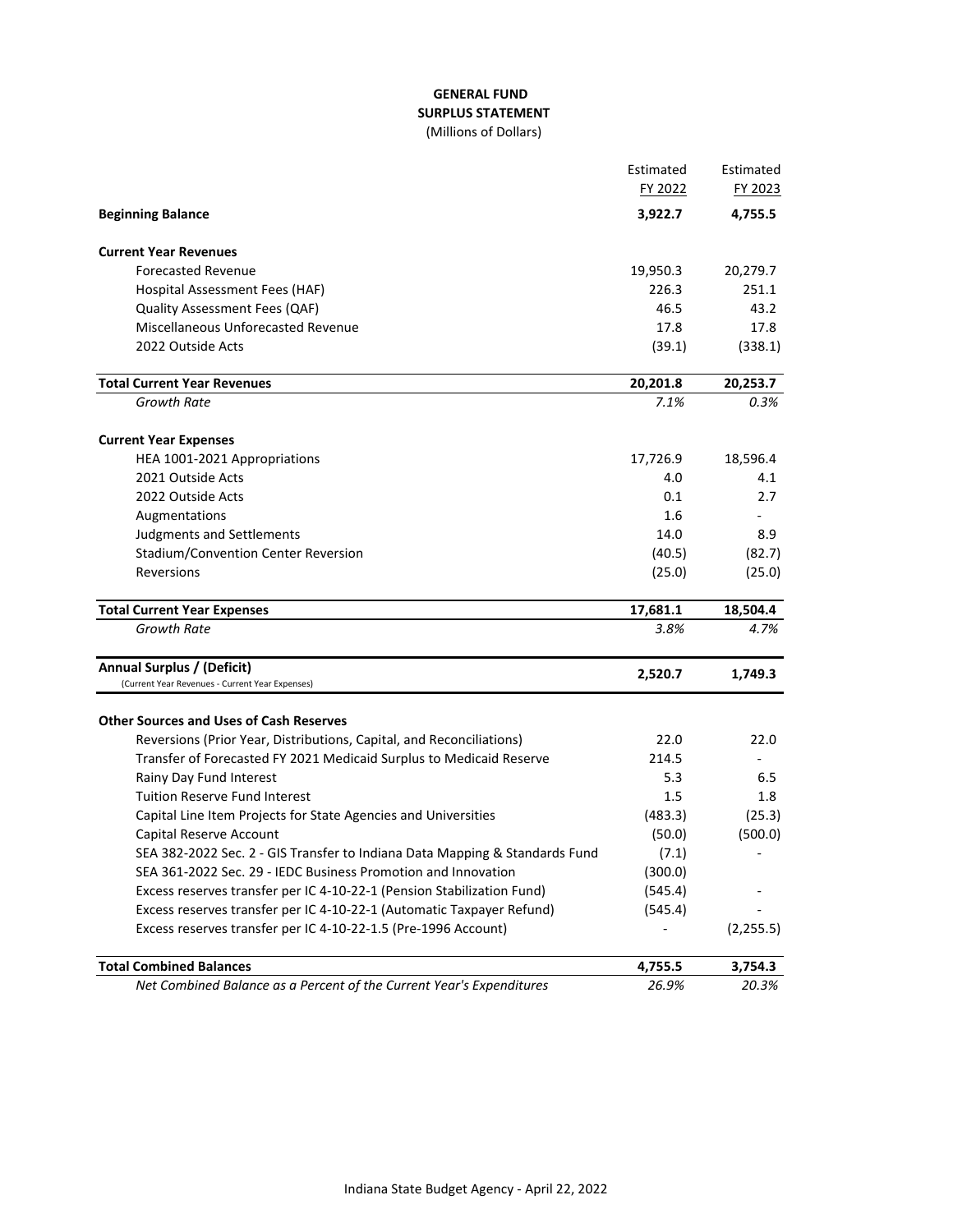#### **GENERAL FUND COMBINED STATEMENT OF ESTIMATED UNAPPROPRIATED RESERVE**

(Millions of Dollars)

|                                                                                                                                         | Estimated<br>FY 2022 | Estimated<br>FY 2023 |
|-----------------------------------------------------------------------------------------------------------------------------------------|----------------------|----------------------|
| Resources:                                                                                                                              |                      |                      |
| <b>Beginning Balance</b>                                                                                                                | 2,621.2              | 3,111.5              |
| <b>Current Year Resources</b>                                                                                                           |                      |                      |
| <b>Forecasted Revenue</b>                                                                                                               | 19,950.3             | 20,279.7             |
| Hospital Assessment Fees (HAF)                                                                                                          | 226.3                | 251.1                |
| Quality Assessment Fees (QAF)                                                                                                           | 46.5                 | 43.2                 |
| Miscellaneous Unforecasted Revenue                                                                                                      | 17.8                 | 17.8                 |
| 2022 Outside Acts                                                                                                                       | (39.1)               | (338.1)              |
| <b>Total Current Year Resources</b>                                                                                                     | 20,201.8             | 20,253.7             |
| <b>Total Resources</b>                                                                                                                  | 22,823.0             | 23,365.2             |
| Uses - Appropriations, Expenditures, and Reversions:                                                                                    |                      |                      |
| <b>Appropriations</b>                                                                                                                   |                      |                      |
| HEA 1001-2021 Appropriations (Less non-recurring appropriations)                                                                        | 17,726.9             | 18,596.4             |
| Capital Line Item Projects for State Agencies and Universities                                                                          | 483.3                | 25.3                 |
| Capital Reserve Account                                                                                                                 | 50.0                 | 500.0                |
| <b>Total Appropriations</b>                                                                                                             | 18,260.2             | 19,121.7             |
| <b>Other Expenditures and Transfers</b>                                                                                                 |                      |                      |
| 2021 Outside Acts                                                                                                                       | 4.0                  | 4.1                  |
| 2022 Outside Acts                                                                                                                       | 0.1                  | 2.7                  |
| Augmentations                                                                                                                           | 1.6                  |                      |
| <b>Judgments and Settlements</b>                                                                                                        | 14.0                 | 8.9                  |
| Estimated Transfer to Rainy Day Fund per IC 4-10-18-4                                                                                   | 121.2                |                      |
| SEA 382-2022 Sec. 2 - GIS Transfer to Indiana Data Mapping & Standards Fund                                                             | 7.1                  |                      |
| SEA 361-2022 Sec. 29 - IEDC Business Promotion and Innovation                                                                           | 300.0                |                      |
| Excess reserves transfer per IC 4-10-22-1 (Pension Stabilization Fund)                                                                  | 545.4<br>545.4       |                      |
| Excess reserves transfer per IC 4-10-22-1 (Automatic Taxpayer Refund)<br>Excess reserves transfer per IC 4-10-22-1.5 (Pre-1996 Account) | $\sim$               | 2,255.5              |
| <b>Total Expenditures and Transfers</b>                                                                                                 | 1,538.8              | 2,271.2              |
| <b>Reversions</b>                                                                                                                       |                      |                      |
| <b>Stadium/Convention Center Reversion</b>                                                                                              | (40.5)               | (82.7)               |
| <b>Current Year Reversions</b>                                                                                                          | (25.0)               | (25.0)               |
| Reversions (Prior Year, Distributions, Capital, and Reconciliations)                                                                    | (22.0)               | (22.0)               |
| <b>Total Reversions</b>                                                                                                                 | (87.5)               | (129.7)              |
| <b>Total Net Uses</b>                                                                                                                   | 19,711.5             | 21,263.2             |
| <b>General Fund Balance at Year End</b>                                                                                                 | 3,111.5              | 2,102.0              |
| <b>Reserve Balances:</b>                                                                                                                |                      |                      |
| Medicaid Contingency & Reserve                                                                                                          | 214.7                | 429.2                |
| Transfer in from Forecasted FY 2021 Medicaid Surplus                                                                                    | 214.5                |                      |
| <b>Ending Balance</b>                                                                                                                   | 429.2                | 429.2                |
| <b>State Tuition Reserve</b>                                                                                                            |                      |                      |
| <b>Starting Balance</b>                                                                                                                 | 549.4                | 550.9                |
| Interest                                                                                                                                | 1.5                  | 1.8                  |
| <b>Ending Balance</b>                                                                                                                   | 550.9                | 552.7                |
| Rainy Day Fund                                                                                                                          |                      |                      |
| <b>Starting Balance</b>                                                                                                                 | 537.4                | 663.9                |
| Interest                                                                                                                                | 5.3                  | 6.5                  |
| Estimated Transfer per IC 4-10-18-4                                                                                                     | 121.2                |                      |
| <b>Ending Balance</b>                                                                                                                   | 663.9                | 670.4                |
| <b>Total General Fund Combined Balances</b>                                                                                             | 4,755.5              | 3,754.3              |
| Net Combined Balances as a Percent of Current Year Resources                                                                            | 23.5%                | 18.5%                |
| Net Combined Balances as a Percent of the Following Year's Total Appropriations                                                         | 24.9%                |                      |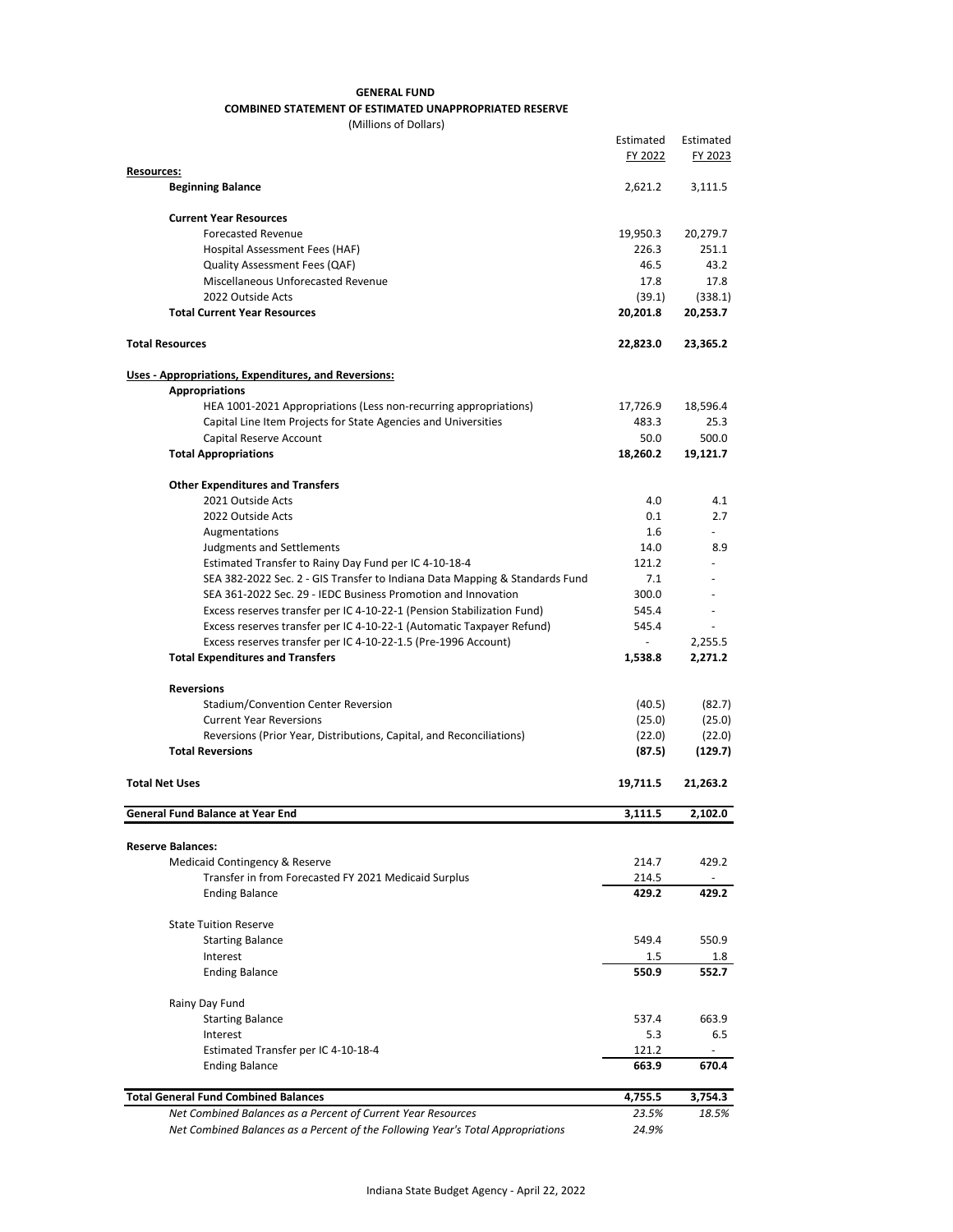#### **General Fund Comparison**

|                                              | As Passed - 2021 |                | As Passed - 2022 |                | Difference  |         |
|----------------------------------------------|------------------|----------------|------------------|----------------|-------------|---------|
| <b>Functional Category</b>                   | FY 2022          | FY 2023        | FY 2022          | FY 2023        | FY 2022     | FY 2023 |
| <b>General Government</b>                    | 628,806,026      | 686,859,449    | 635,906,026      | 686,859,449    | 7,100,000   |         |
| <b>Public Safety</b>                         |                  |                |                  |                |             |         |
| Corrections                                  | 825,199,095      | 830,554,095    | 825, 199, 095    | 830,554,095    |             |         |
| Other Public Safety                          | 316,305,845      | 320,372,949    | 316, 305, 845    | 320,372,949    |             |         |
| Subtotal: Public Safety                      | 1,141,504,940    | 1,150,927,044  | 1,141,504,940    | 1,150,927,044  |             |         |
| <b>Conservation and Environment</b>          | 82,470,698       | 83,225,304     | 82,470,698       | 83,225,304     |             |         |
| <b>Economic Development</b>                  | 149,356,675      | 148,756,675    | 449,356,675      | 148,756,675    | 300,000,000 |         |
| Transportation                               | 45,000,000       | 45,000,000     | 45,000,000       | 45,000,000     |             |         |
| <b>Health and Human Services</b>             |                  |                |                  |                |             |         |
| <b>FSSA Administration</b>                   | 14,904,442       | 14,904,442     | 14,904,442       | 14,904,442     |             |         |
| Office of Medicaid Policy and Planning       | 2,707,368,843    | 3,059,568,843  | 2,707,368,843    | 3,059,568,843  |             |         |
| Mental Health and Addictions                 | 293,350,436      | 292,733,123    | 293,350,436      | 292,733,123    |             |         |
| <b>Family Resources</b>                      | 128,043,484      | 128,043,484    | 128,043,484      | 128,043,484    |             |         |
| Aging Services                               | 59,230,469       | 59,230,469     | 59,230,469       | 59,230,469     |             |         |
| Disability and Rehabilitation Services       | 41,357,108       | 41,357,108     | 41,357,108       | 41,357,108     |             |         |
| Department of Child Services                 | 885,634,062      | 885,634,062    | 885,634,062      | 885,634,062    |             |         |
| Public Health                                | 12,817,947       | 12,617,947     | 12,817,947       | 12,617,947     |             |         |
| Other Health and Human Services              | 83,937,235       | 83,937,235     | 83,937,235       | 83,937,235     |             |         |
| Subtotal: Health and Human Services          | 4,226,644,026    | 4,578,026,713  | 4,226,644,026    | 4,578,026,713  |             |         |
| Education                                    |                  |                |                  |                |             |         |
| <b>Higher Education</b>                      |                  |                |                  |                |             |         |
| State Student Assistance Commission          | 388,435,673      | 388,435,673    | 388,435,673      | 388,435,673    |             |         |
| Other Higher Education                       | 1,658,164,212    | 1,679,189,661  | 1,658,164,212    | 1,679,189,661  |             |         |
| Subtotal: Higher Education                   | 2,046,599,885    | 2,067,625,334  | 2,046,599,885    | 2,067,625,334  |             |         |
| Elementary and Secondary Education           |                  |                |                  |                |             |         |
| <b>Education Administration</b>              | 42,951,906       | 43,551,906     | 42,951,906       | 43,551,906     |             |         |
| <b>Tuition Support</b>                       | 7,900,331,250    | 8,240,331,250  | 7,900,331,250    | 8,240,331,250  |             |         |
| Other Local Schools                          | 249,496,490      | 260,371,986    | 249,496,490      | 260,371,986    |             |         |
| <b>Teacher Retirement</b>                    | 975,000,000      | 1,005,000,000  | 975,000,000      | 1,005,000,000  |             |         |
| Subtotal: Elementary and Secondary Education | 9,167,779,646    | 9,549,255,142  | 9, 167, 779, 646 | 9,549,255,142  |             |         |
| Other Education                              | 10,577,013       | 10,577,013     | 10,577,013       | 10,577,013     |             |         |
| Subtotal: Education                          | 11,224,956,544   | 11,627,457,489 | 11,224,956,544   | 11,627,457,489 |             |         |
| <b>Distributions</b>                         | 60,364,160       | 60,364,160     | 60,364,160       | 60,364,160     |             |         |
| <b>Total: Operating</b>                      | 17,559,103.069   | 18,380,616,834 | 17,866,203,069   | 18,380,616.834 | 307,100,000 |         |
| Construction                                 |                  |                |                  |                |             |         |
| <b>Higher Education</b>                      | 39, 166, 725     | 50,766,725     | 39, 166, 725     | 50,766,725     |             |         |
| Other Construction                           | 886, 882, 138    | 465,330,424    | 886, 882, 138    | 465,330,424    |             |         |
| <b>Total: Construction</b>                   | 926.048.863      | 516.097.149    | 926.048.863      | 516.097.149    |             |         |
| <b>GRAND TOTAL</b>                           | 18,485,151,932   | 18,896,713,983 | 18.792.251.932   | 18,896,713,983 | 307,100,000 |         |
|                                              |                  |                |                  |                |             |         |

Page 3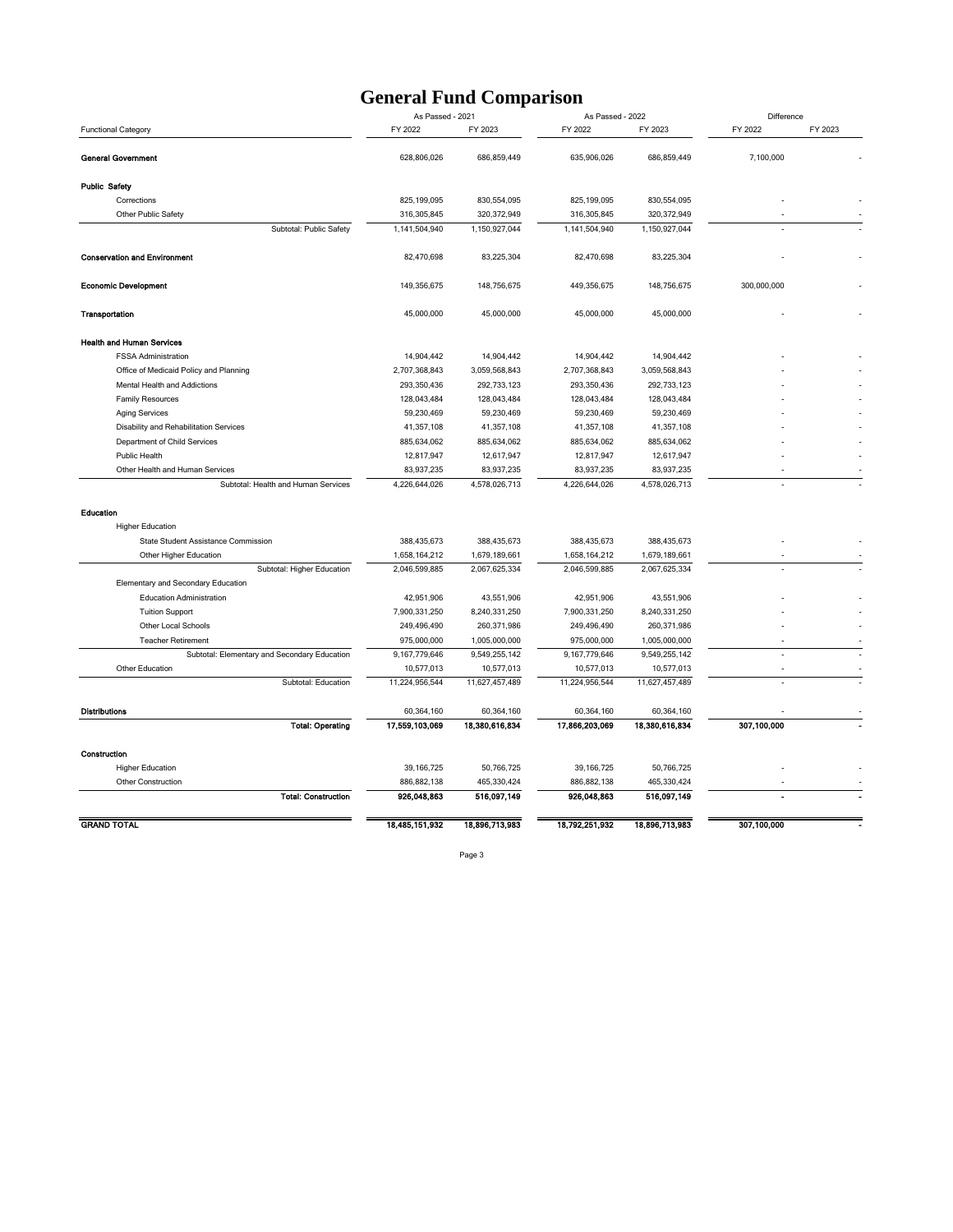## **Functional Budget Comparison**

| As Passed - 2021             |                                        |                              | As Passed - 2022             |                              | Difference                   |             |         |
|------------------------------|----------------------------------------|------------------------------|------------------------------|------------------------------|------------------------------|-------------|---------|
| Function                     | <b>Funding Type</b>                    | FY 2022                      | FY 2023                      | FY 2022                      | FY 2023                      | FY 2022     | FY 2023 |
|                              |                                        |                              |                              |                              |                              |             |         |
|                              |                                        |                              | <b>GRAND TOTALS</b>          |                              |                              |             |         |
| <b>GENERAL GOVERNMENT</b>    |                                        |                              |                              |                              |                              |             |         |
|                              | General Fund                           | 1,081,083,371                | 1,117,711,310                | 1,088,183,371                | 1,117,711,310                | 7,100,000   |         |
|                              | <b>Dedicated Funds</b>                 | 297,925,839                  | 297,405,839                  | 297,925,839                  | 297,405,839                  |             |         |
|                              | <b>Federal Funds</b>                   | 266,725,158                  | 16,725,158                   | 266,725,158                  | 16,725,158                   |             |         |
| <b>PUBLIC SAFETY</b>         |                                        |                              |                              |                              |                              |             |         |
|                              | General Fund                           | 1,560,415,779                | 1,168,180,418                | 1,560,415,779                | 1,168,180,418                |             |         |
|                              | <b>Dedicated Funds</b>                 | 448,339,594                  | 446,076,551                  | 448,339,594                  | 446,076,551                  |             |         |
|                              | <b>Federal Funds</b>                   | 221,651,330                  | 169,892,395                  | 221,651,330                  | 169,892,395                  |             |         |
| CONSERVATION AND ENVIRONMENT |                                        |                              |                              |                              |                              |             |         |
|                              | General Fund                           | 94,582,464                   | 96,868,305                   | 94,582,464                   | 96,868,305                   |             |         |
|                              | <b>Dedicated Funds</b>                 | 174,914,093                  | 176, 141, 393                | 174,914,093                  | 176, 141, 393                |             |         |
|                              | <b>Federal Funds</b>                   | 146,690,254                  | 62,190,254                   | 146,690,254                  | 62,190,254                   |             |         |
| <b>ECONOMIC DEVELOPMENT</b>  |                                        |                              |                              |                              |                              |             |         |
|                              | General Fund                           | 149,356,675                  | 148,756,675                  | 449,356,675                  | 148,756,675                  | 300,000,000 |         |
|                              | <b>Dedicated Funds</b>                 | 38,647,211                   | 38,647,211                   | 38,647,211                   | 38,647,211                   |             |         |
|                              | <b>Federal Funds</b>                   | 1,707,024,696                | 898,824,696                  | 1,707,024,696                | 898,824,696                  |             |         |
| <b>TRANSPORTATION</b>        |                                        |                              |                              |                              |                              |             |         |
|                              | General Fund                           | 45,000,000                   | 45,000,000                   | 45,000,000                   | 45,000,000                   |             |         |
|                              | <b>Dedicated Funds</b>                 | 3,006,787,205                | 2,886,205,482                | 3,006,787,205                | 2,886,205,482                |             |         |
|                              | <b>Federal Funds</b>                   | 1,414,777,150                | 2,017,443,817                | 1,414,777,150                | 2,017,443,817                |             |         |
|                              | Local Funds                            | 65,000,000                   | 65,000,000                   | 65,000,000                   | 65,000,000                   |             |         |
| HEALTH AND HUMAN SERVICES    |                                        |                              |                              |                              |                              |             |         |
|                              | General Fund                           | 4,230,226,214                | 4,581,608,901                | 4,230,226,214                | 4,581,608,901                |             |         |
|                              | <b>Dedicated Funds</b>                 | 2,031,067,225                | 2,026,529,734                | 2,031,067,225                | 2,026,529,734                |             |         |
|                              | <b>Federal Funds</b>                   | 14,032,440,074               | 14,555,657,565               | 14,032,440,074               | 14,555,657,565               |             |         |
|                              |                                        |                              |                              |                              |                              |             |         |
| <b>EDUCATION</b>             | General Fund                           | 11,264,123,269               | 11,678,224,214               | 11,264,123,269               | 11,678,224,214               |             |         |
|                              | <b>Dedicated Funds</b>                 | 42,876,545                   | 43,876,545                   | 42,876,545                   | 43,876,545                   |             |         |
|                              | <b>Federal Funds</b>                   | 1,040,746,289                | 1,040,746,289                | 1,040,746,289                | 1,040,746,289                |             |         |
|                              | Local Funds                            | 1,000                        | 1,000                        | 1,000                        | 1,000                        |             |         |
|                              |                                        |                              |                              |                              |                              |             |         |
| <b>DISTRIBUTIONS</b>         | General Fund                           | 60,364,160                   | 60,364,160                   | 60,364,160                   | 60,364,160                   |             |         |
|                              | <b>Dedicated Funds</b>                 | 258,086,052                  | 258,086,052                  | 258,086,052                  | 258,086,052                  |             |         |
|                              |                                        |                              |                              |                              |                              |             |         |
| <b>GRAND TOTALS</b>          |                                        |                              |                              |                              |                              |             |         |
|                              | General Fund<br><b>Dedicated Funds</b> | 18,485,151,932               | 18,896,713,983               | 18,792,251,932               | 18,896,713,983               | 307,100,000 |         |
|                              | <b>Federal Funds</b>                   | 6,298,643,764                | 6,172,968,807                | 6,298,643,764                | 6,172,968,807                |             |         |
|                              | Local Funds                            | 18,830,054,951<br>65,001,000 | 18,761,480,174<br>65,001,000 | 18,830,054,951<br>65,001,000 | 18,761,480,174<br>65,001,000 |             |         |
|                              |                                        |                              |                              |                              |                              |             |         |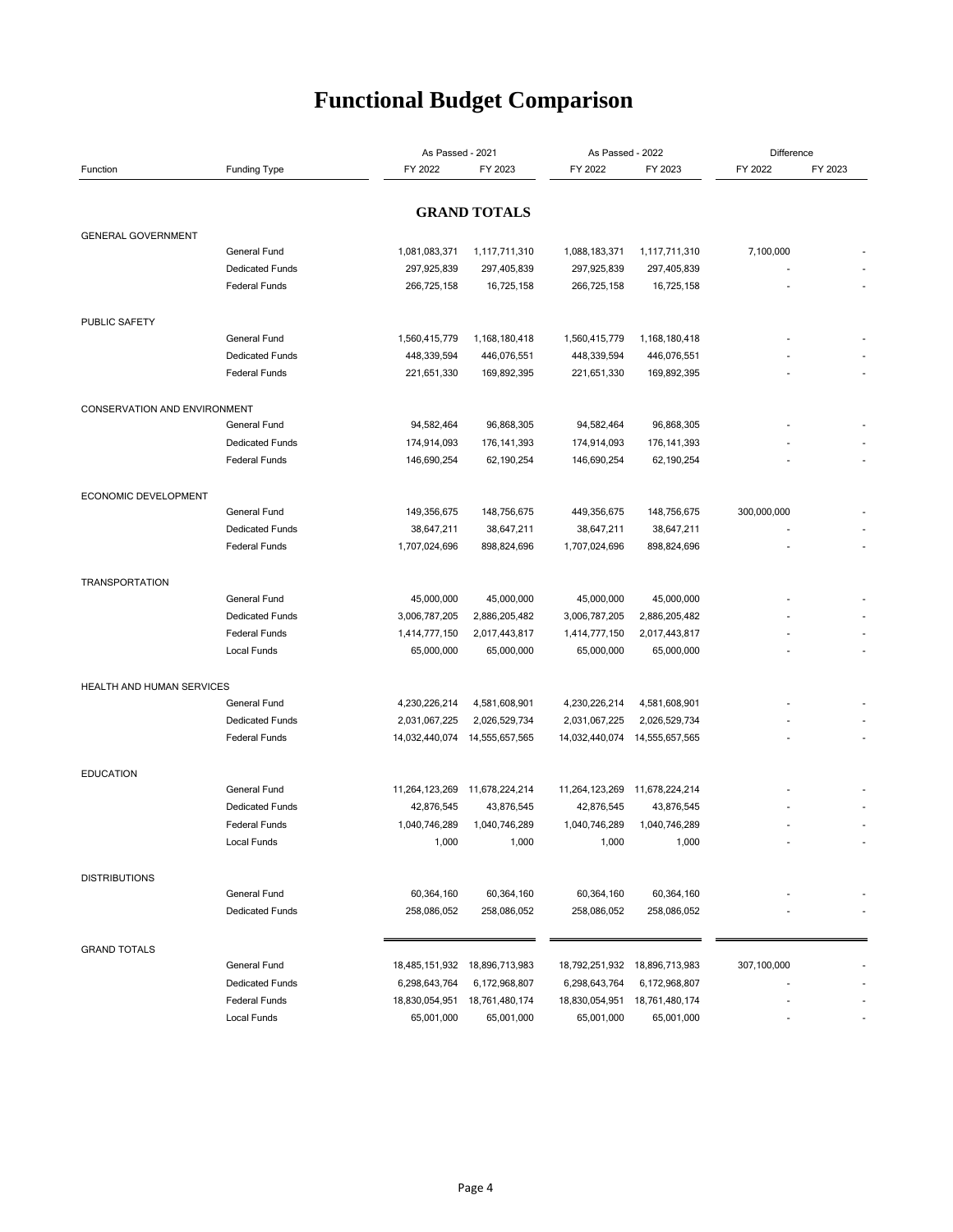#### **OPERATING**

| <b>GENERAL GOVERNMENT</b>           |                        |                |                |                |                |             |  |
|-------------------------------------|------------------------|----------------|----------------|----------------|----------------|-------------|--|
|                                     | General Fund           | 628,806,026    | 686,859,449    | 635,906,026    | 686,859,449    | 7,100,000   |  |
|                                     | <b>Dedicated Funds</b> | 297,925,839    | 297,405,839    | 297,925,839    | 297,405,839    |             |  |
|                                     | <b>Federal Funds</b>   | 266,725,158    | 16,725,158     | 266,725,158    | 16,725,158     |             |  |
| PUBLIC SAFETY                       |                        |                |                |                |                |             |  |
|                                     | General Fund           | 1,141,504,940  | 1,150,927,044  | 1,141,504,940  | 1,150,927,044  |             |  |
|                                     | <b>Dedicated Funds</b> | 441,309,020    | 439,850,274    | 441,309,020    | 439,850,274    |             |  |
|                                     | <b>Federal Funds</b>   | 221,651,330    | 169,892,395    | 221,651,330    | 169,892,395    |             |  |
| <b>CONSERVATION AND ENVIRONMENT</b> |                        |                |                |                |                |             |  |
|                                     | <b>General Fund</b>    | 82,470,698     | 83,225,304     | 82,470,698     | 83,225,304     |             |  |
|                                     | <b>Dedicated Funds</b> | 163,115,305    | 163,465,305    | 163, 115, 305  | 163,465,305    |             |  |
|                                     | <b>Federal Funds</b>   | 146,690,254    | 62,190,254     | 146,690,254    | 62,190,254     |             |  |
| ECONOMIC DEVELOPMENT                |                        |                |                |                |                |             |  |
|                                     | General Fund           | 149,356,675    | 148,756,675    | 449,356,675    | 148,756,675    | 300,000,000 |  |
|                                     | <b>Dedicated Funds</b> | 38,647,211     | 38,647,211     | 38,647,211     | 38,647,211     |             |  |
|                                     | <b>Federal Funds</b>   | 1,707,024,696  | 898,824,696    | 1,707,024,696  | 898,824,696    |             |  |
|                                     |                        |                |                |                |                |             |  |
| <b>TRANSPORTATION</b>               |                        |                |                |                |                |             |  |
|                                     | General Fund           | 45,000,000     | 45,000,000     | 45,000,000     | 45,000,000     |             |  |
|                                     | <b>Dedicated Funds</b> | 2,984,551,955  | 2,874,000,232  | 2,984,551,955  | 2,874,000,232  |             |  |
|                                     | <b>Federal Funds</b>   | 1,414,777,150  | 2,017,443,817  | 1,414,777,150  | 2,017,443,817  |             |  |
|                                     | <b>Local Funds</b>     | 65,000,000     | 65,000,000     | 65,000,000     | 65,000,000     |             |  |
| HEALTH AND HUMAN SERVICES           |                        |                |                |                |                |             |  |
|                                     | General Fund           | 4,226,644,026  | 4,578,026,713  | 4,226,644,026  | 4,578,026,713  |             |  |
|                                     | <b>Dedicated Funds</b> | 2,022,972,183  | 2,019,689,496  | 2,022,972,183  | 2,019,689,496  |             |  |
|                                     | <b>Federal Funds</b>   | 14,032,440,074 | 14,555,657,565 | 14,032,440,074 | 14,555,657,565 |             |  |
| <b>EDUCATION</b>                    |                        |                |                |                |                |             |  |
|                                     | General Fund           | 11,224,956,544 | 11,627,457,489 | 11,224,956,544 | 11,627,457,489 |             |  |
|                                     | <b>Dedicated Funds</b> | 42,876,545     | 43,876,545     | 42,876,545     | 43,876,545     |             |  |
|                                     | <b>Federal Funds</b>   | 1,040,746,289  | 1,040,746,289  | 1,040,746,289  | 1,040,746,289  |             |  |
|                                     | <b>Local Funds</b>     | 1,000          | 1,000          | 1,000          | 1,000          |             |  |
| <b>DISTRIBUTIONS</b>                |                        |                |                |                |                |             |  |
|                                     | <b>General Fund</b>    | 60,364,160     | 60,364,160     | 60,364,160     | 60,364,160     |             |  |
|                                     | <b>Dedicated Funds</b> | 258,086,052    | 258,086,052    | 258,086,052    | 258,086,052    |             |  |
| <b>TOTAL OPERATING</b>              |                        |                |                |                |                |             |  |
|                                     | General Fund           | 17,559,103,069 | 18,380,616,834 | 17,866,203,069 | 18,380,616,834 | 307,100,000 |  |
|                                     | <b>Dedicated Funds</b> | 6,249,484,110  | 6,135,020,954  | 6,249,484,110  | 6,135,020,954  |             |  |
|                                     | <b>Federal Funds</b>   | 18,830,054,951 | 18,761,480,174 | 18,830,054,951 | 18,761,480,174 |             |  |
|                                     | <b>Local Funds</b>     | 65,001,000     | 65,001,000     | 65,001,000     | 65,001,000     |             |  |
|                                     |                        |                |                |                |                |             |  |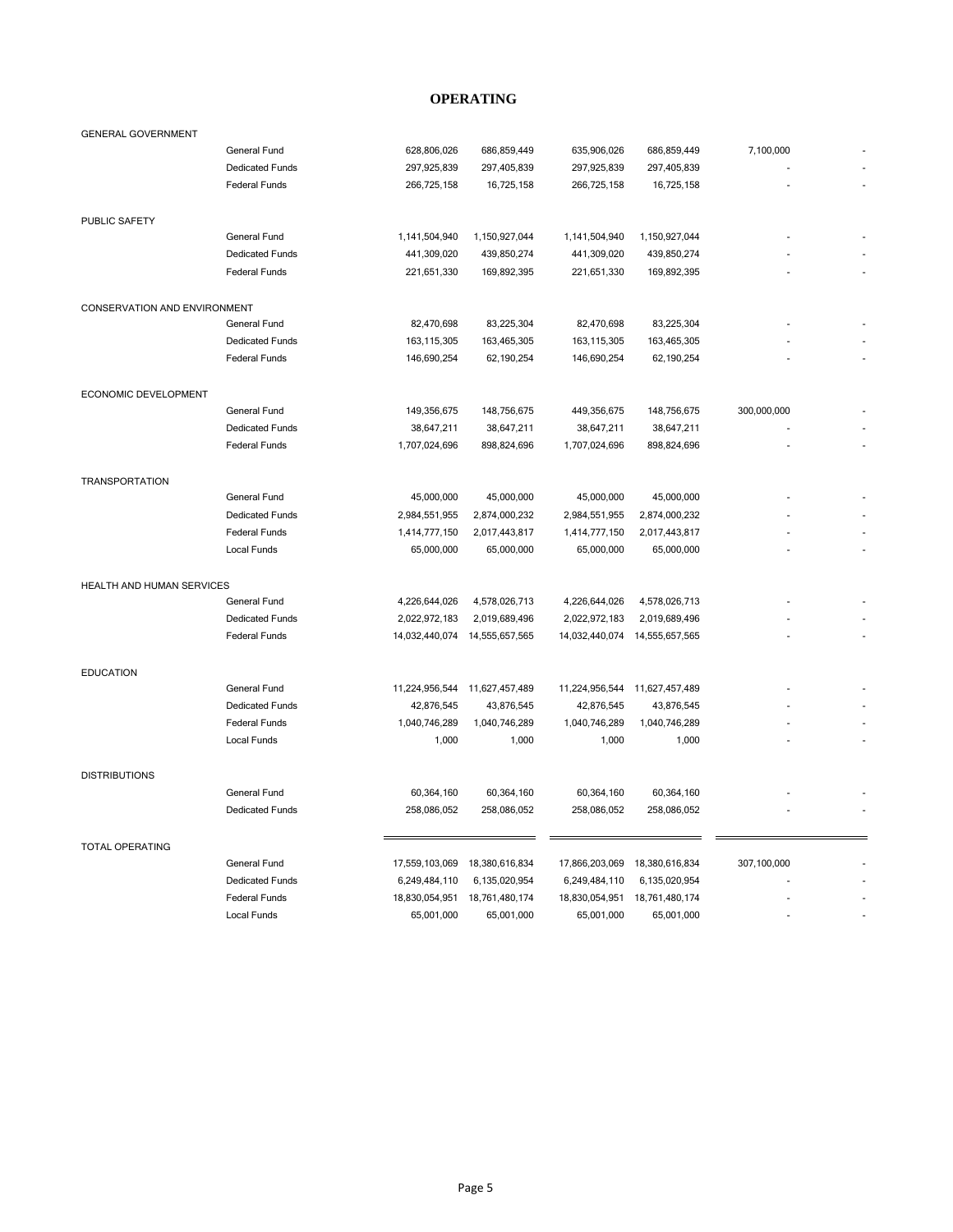#### **CONSTRUCTION**

| <b>GENERAL GOVERNMENT</b>           |                        |              |             |              |             |  |
|-------------------------------------|------------------------|--------------|-------------|--------------|-------------|--|
|                                     | General Fund           | 452,277,345  | 430,851,861 | 452,277,345  | 430,851,861 |  |
| <b>PUBLIC SAFETY</b>                |                        |              |             |              |             |  |
|                                     | General Fund           | 418,910,839  | 17,253,374  | 418,910,839  | 17,253,374  |  |
|                                     | <b>Dedicated Funds</b> | 7,030,574    | 6,226,277   | 7,030,574    | 6,226,277   |  |
| <b>CONSERVATION AND ENVIRONMENT</b> |                        |              |             |              |             |  |
|                                     | <b>General Fund</b>    | 12,111,766   | 13,643,001  | 12,111,766   | 13,643,001  |  |
|                                     | <b>Dedicated Funds</b> | 11,798,788   | 12,676,088  | 11,798,788   | 12,676,088  |  |
| <b>TRANSPORTATION</b>               |                        |              |             |              |             |  |
|                                     | <b>Dedicated Funds</b> | 22,235,250   | 12,205,250  | 22,235,250   | 12,205,250  |  |
| HEALTH AND HUMAN SERVICES           |                        |              |             |              |             |  |
|                                     | General Fund           | 3,582,188    | 3,582,188   | 3,582,188    | 3,582,188   |  |
|                                     | <b>Dedicated Funds</b> | 8,095,042    | 6,840,238   | 8,095,042    | 6,840,238   |  |
| <b>EDUCATION</b>                    |                        |              |             |              |             |  |
|                                     | General Fund           | 39, 166, 725 | 50,766,725  | 39,166,725   | 50,766,725  |  |
| <b>TOTAL CONSTRUCTION</b>           |                        |              |             |              |             |  |
|                                     | General Fund           | 926,048,863  | 516,097,149 | 926,048,863  | 516,097,149 |  |
|                                     | <b>Dedicated Funds</b> | 49,159,654   | 37,947,853  | 49, 159, 654 | 37,947,853  |  |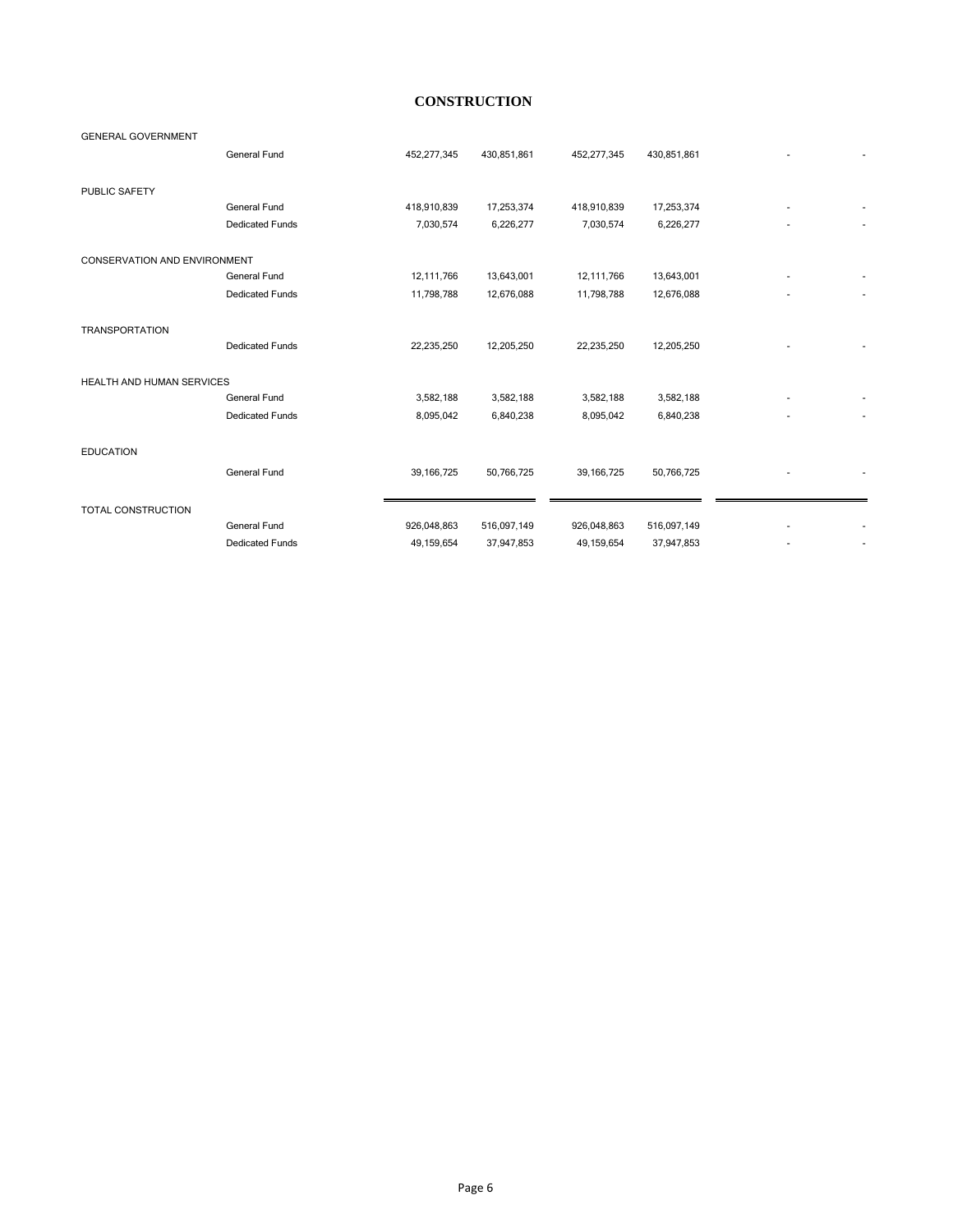## **Summary by Agency Comparison**

|                                             |                                                               | As Passed - 2021 |             | As Passed - 2022 |             | Difference               |         |
|---------------------------------------------|---------------------------------------------------------------|------------------|-------------|------------------|-------------|--------------------------|---------|
| Agency                                      |                                                               | FY 2022          | FY 2023     | FY 2022          | FY 2023     | FY 2022                  | FY 2023 |
|                                             |                                                               |                  |             |                  |             |                          |         |
|                                             |                                                               |                  |             |                  |             |                          |         |
| 00003-House of Representatives              |                                                               |                  |             |                  |             |                          |         |
|                                             | General Fund                                                  | 23,544,996       | 23,544,996  | 23,544,996       | 23,544,996  |                          |         |
|                                             |                                                               |                  |             |                  |             |                          |         |
| 00004-Senate                                |                                                               |                  |             |                  |             |                          |         |
|                                             | General Fund                                                  | 14,190,000       | 15,478,000  | 14,190,000       | 15,478,000  |                          |         |
|                                             |                                                               |                  |             |                  |             |                          |         |
| 00015-Indiana Lobby Registration Commission | General Fund                                                  |                  |             | 362,273          |             |                          |         |
|                                             |                                                               | 362,273          | 399,238     |                  | 399,238     |                          |         |
|                                             | 00017-Legislative Council and the Legislative Services Agency |                  |             |                  |             |                          |         |
|                                             | General Fund                                                  | 23,668,091       | 22,733,218  | 23,668,091       | 22,733,218  |                          |         |
|                                             |                                                               |                  |             |                  |             |                          |         |
| 00019-Commission on Uniform State Laws      |                                                               |                  |             |                  |             |                          |         |
|                                             | General Fund                                                  | 97,811           | 87,428      | 97,811           | 87,428      |                          |         |
|                                             |                                                               |                  |             |                  |             |                          |         |
| 00022-Supreme Court                         |                                                               |                  |             |                  |             |                          |         |
|                                             | General Fund                                                  | 144,422,140      | 144,425,632 | 144,422,140      | 144,425,632 |                          |         |
|                                             | <b>Dedicated Funds</b>                                        | 21,659,168       | 21,659,168  | 21,659,168       | 21,659,168  |                          |         |
|                                             | Federal Funds                                                 | 10,143,042       | 10,143,042  | 10,143,042       | 10,143,042  | ÷,                       | $\sim$  |
|                                             | Total                                                         | 176,224,350      | 176,227,842 | 176,224,350      | 176,227,842 |                          |         |
|                                             |                                                               |                  |             |                  |             |                          |         |
| 00023-Court of Appeals                      |                                                               |                  |             |                  |             |                          |         |
|                                             | General Fund                                                  | 12,734,076       | 12,734,076  | 12,734,076       | 12,734,076  |                          |         |
|                                             |                                                               |                  |             |                  |             |                          |         |
| 00025-Public Defender Commission            |                                                               |                  |             |                  |             |                          |         |
|                                             | General Fund                                                  | 25,720,000       | 25,720,000  | 25,720,000       | 25,720,000  |                          |         |
|                                             | <b>Dedicated Funds</b>                                        | 7,400,000        | 7,400,000   | 7,400,000        | 7,400,000   | $\overline{a}$           |         |
|                                             | Total                                                         | 33,120,000       | 33,120,000  | 33,120,000       | 33,120,000  |                          |         |
| 00028-Tax Court                             |                                                               |                  |             |                  |             |                          |         |
|                                             | General Fund                                                  | 915,083          | 915,083     | 915,083          | 915,083     |                          |         |
|                                             |                                                               |                  |             |                  |             |                          |         |
| 00030-Governor's Office                     |                                                               |                  |             |                  |             |                          |         |
|                                             | General Fund                                                  | 2,121,812        | 2,121,812   | 2,121,812        | 2,121,812   |                          |         |
|                                             | <b>Dedicated Funds</b>                                        | 5,000,000        | 5,000,000   | 5,000,000        | 5,000,000   |                          |         |
|                                             | Total                                                         | 7,121,812        | 7,121,812   | 7,121,812        | 7,121,812   |                          |         |
|                                             |                                                               |                  |             |                  |             |                          |         |
| 00032-Criminal Justice Institute            |                                                               |                  |             |                  |             |                          |         |
|                                             | General Fund                                                  | 22,784,704       | 22,784,704  | 22,784,704       | 22,784,704  |                          |         |
|                                             | Dedicated Funds                                               | 5,306,502        | 5,306,502   | 5,306,502        | 5,306,502   |                          |         |
|                                             | Federal Funds                                                 | 40,647,930       | 36,008,410  | 40,647,930       | 36,008,410  | $\overline{\phantom{a}}$ |         |
|                                             | Total                                                         | 68,739,136       | 64,099,616  | 68,739,136       | 64,099,616  | ÷.                       |         |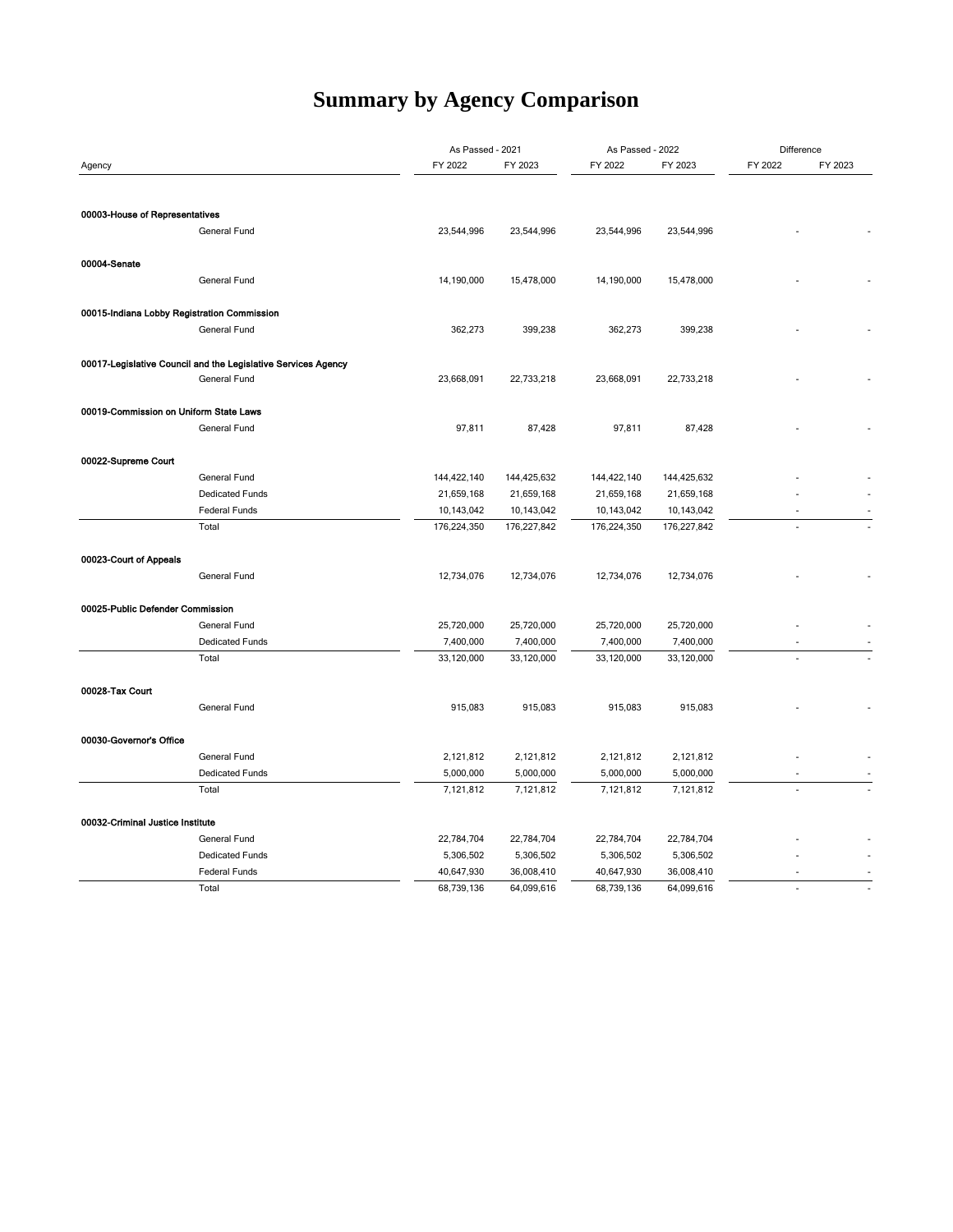|                                      | 00035-Governor's Council for Developmental Disabilities   |             |             |             |             |  |
|--------------------------------------|-----------------------------------------------------------|-------------|-------------|-------------|-------------|--|
|                                      | <b>Federal Funds</b>                                      | 1,480,000   | 1,480,000   | 1,480,000   | 1,480,000   |  |
| 00036-Department of Agriculture      |                                                           |             |             |             |             |  |
|                                      | General Fund                                              | 4,180,025   | 4,180,025   | 4,180,025   | 4,180,025   |  |
|                                      | <b>Dedicated Funds</b>                                    | 4,470,024   | 4,470,024   | 4,470,024   | 4,470,024   |  |
|                                      | Federal Funds                                             | 612,000     | 612,000     | 612,000     | 612,000     |  |
|                                      | Total                                                     | 9,262,049   | 9,262,049   | 9,262,049   | 9,262,049   |  |
|                                      | 00037-IndianaDestinationDevelopmentCorporation            |             |             |             |             |  |
|                                      | General Fund                                              | 6,022,529   | 6,022,529   | 6,022,529   | 6,022,529   |  |
|                                      | <b>Dedicated Funds</b>                                    | 725,820     | 725,820     | 725,820     | 725,820     |  |
|                                      | Total                                                     | 6,748,349   | 6,748,349   | 6,748,349   | 6,748,349   |  |
| 00038-Lieutenant Governor            |                                                           |             |             |             |             |  |
|                                      | General Fund                                              | 8,265,103   | 7,665,103   | 8,265,103   | 7,665,103   |  |
|                                      | <b>Dedicated Funds</b>                                    | 5,000       | 5,000       | 5,000       | 5,000       |  |
|                                      | Federal Funds                                             | 281,772,377 | 31,772,377  | 281,772,377 | 31,772,377  |  |
|                                      | Total                                                     | 290,042,480 | 39,442,480  | 290,042,480 | 39,442,480  |  |
| 00039-Prosecuting Attorneys' Council |                                                           |             |             |             |             |  |
|                                      | General Fund                                              | 7,203,830   | 7,203,830   | 7,203,830   | 7,203,830   |  |
|                                      | <b>Dedicated Funds</b>                                    | 826,641     | 826,641     | 826,641     | 826,641     |  |
|                                      | Federal Funds                                             | 271,909     | 271,909     | 271,909     | 271,909     |  |
|                                      | Total                                                     | 8,302,380   | 8,302,380   | 8,302,380   | 8,302,380   |  |
| 00040-Secretary of State             |                                                           |             |             |             |             |  |
|                                      | General Fund                                              | 5,407,544   | 5,982,544   | 5,407,544   | 5,982,544   |  |
|                                      | <b>Dedicated Funds</b>                                    | 8,250,221   | 8,250,221   | 8,250,221   | 8,250,221   |  |
|                                      | Total                                                     | 13,657,765  | 14,232,765  | 13,657,765  | 14,232,765  |  |
|                                      | 00044-Indiana Protection and Advocacy Services Commission |             |             |             |             |  |
|                                      | <b>Federal Funds</b>                                      | 3,055,190   | 3,055,190   | 3,055,190   | 3,055,190   |  |
| 00046-Attorney General               |                                                           |             |             |             |             |  |
|                                      | General Fund                                              | 21,532,051  | 21,532,051  | 21,532,051  | 21,532,051  |  |
|                                      | <b>Dedicated Funds</b>                                    | 16,669,034  | 16,669,034  | 16,669,034  | 16,669,034  |  |
|                                      | Federal Funds                                             | 6,138,232   | 6,138,232   | 6,138,232   | 6,138,232   |  |
|                                      | Total                                                     | 44,339,317  | 44,339,317  | 44,339,317  | 44,339,317  |  |
| 00048-Treasurer of State             |                                                           |             |             |             |             |  |
|                                      | General Fund                                              | 4,618,009   | 11,626,509  | 4,618,009   | 11,626,509  |  |
|                                      | <b>Dedicated Funds</b>                                    | 14,000,000  | 14,000,000  | 14,000,000  | 14,000,000  |  |
|                                      | Total                                                     | 18,618,009  | 25,626,509  | 18,618,009  | 25,626,509  |  |
| 00050-Auditor of State               |                                                           |             |             |             |             |  |
|                                      | General Fund                                              | 67,297,495  | 67,297,495  | 67,297,495  | 67,297,495  |  |
|                                      | <b>Dedicated Funds</b>                                    | 899,966,128 | 899,966,128 | 899,966,128 | 899,966,128 |  |
|                                      | Total                                                     | 967,263,623 | 967,263,623 | 967,263,623 | 967,263,623 |  |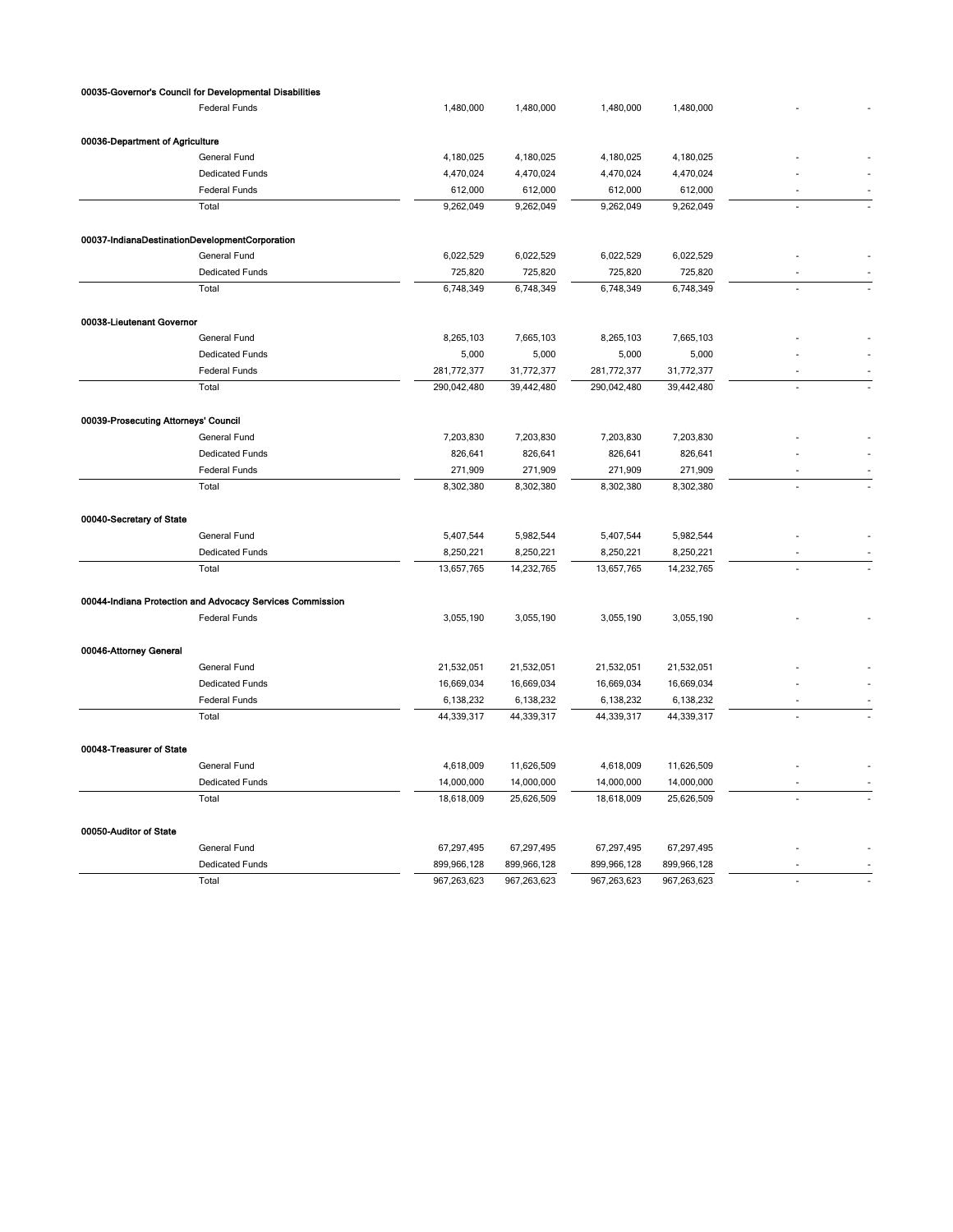| 00054-Distressed Unit Appeal Board          |                                                   |               |               |               |                          |           |  |
|---------------------------------------------|---------------------------------------------------|---------------|---------------|---------------|--------------------------|-----------|--|
|                                             | General Fund                                      | 4,250,000     | 4,250,000     | 4,250,000     | 4,250,000                |           |  |
| 00055-Office of Management and Budget       |                                                   |               |               |               |                          |           |  |
|                                             | General Fund                                      | 497,515       | 497,515       | 497,515       | 497,515                  |           |  |
| 00057-State Budget Agency                   |                                                   |               |               |               |                          |           |  |
|                                             | General Fund                                      | 349,201,857   | 439,395,498   | 349,201,857   | 439,395,498              |           |  |
|                                             | <b>Dedicated Funds</b>                            | 10,000,000    | 10,000,000    | 10,000,000    | 10,000,000               |           |  |
|                                             | Total                                             | 359,201,857   | 449,395,498   | 359,201,857   | 449,395,498              |           |  |
| 00060-Management and Performance Hub        |                                                   |               |               |               |                          |           |  |
|                                             | General Fund                                      | 7,375,352     | 7,375,352     | 7,375,352     | 7,375,352                |           |  |
| 00061-Department of Administration          |                                                   |               |               |               |                          |           |  |
|                                             | General Fund                                      | 71,391,547    | 75,538,974    | 71,391,547    | 75,538,974               |           |  |
|                                             | <b>Dedicated Funds</b>                            | 6,840,272     | 6,812,272     | 6,840,272     | 6,812,272                |           |  |
|                                             | Federal Funds                                     | 25,500        | 25,500        | 25,500        | 25,500                   |           |  |
|                                             | Total                                             | 78,257,319    | 82,376,746    | 78,257,319    | 82,376,746               |           |  |
|                                             | 00062-Indiana Archives and Records Administration |               |               |               |                          |           |  |
|                                             | General Fund                                      | 2,033,480     | 2,033,480     | 2,033,480     | 2,033,480                |           |  |
|                                             | <b>Dedicated Funds</b>                            | 254,914       | 254,914       | 254,914       | 254,914                  |           |  |
|                                             | Total                                             | 2,288,394     | 2,288,394     | 2,288,394     | 2,288,394                |           |  |
| 00063-Indiana Election Division             |                                                   |               |               |               |                          |           |  |
|                                             | General Fund                                      | 5,951,591     | 5,951,591     | 5,951,591     | 5,951,591                |           |  |
|                                             | <b>Dedicated Funds</b>                            | 73,979        | 73,979        | 73,979        | 73,979                   |           |  |
|                                             | Federal Funds                                     | 6,475         | 6,475         | 6,475         | 6,475                    |           |  |
|                                             | Total                                             | 6,032,045     | 6,032,045     | 6,032,045     | 6,032,045                |           |  |
| 00064-Office of the Public Access Counselor |                                                   |               |               |               |                          |           |  |
|                                             | General Fund                                      | 300,176       | 300,176       | 300,176       | 300,176                  |           |  |
| 00067-Office of Technology                  |                                                   |               |               |               |                          |           |  |
|                                             | General Fund                                      |               |               | 7,100,000     | $\overline{\phantom{a}}$ | 7,100,000 |  |
|                                             | <b>Dedicated Funds</b>                            | 1,175,918     | 1,175,918     | 1,175,918     | 1,175,918                |           |  |
|                                             | Total                                             | 1,175,918     | 1,175,918     | 8,275,918     | 1,175,918                | 7,100,000 |  |
| 00070-State Personnel Department            |                                                   |               |               |               |                          |           |  |
|                                             | General Fund                                      | 3,296,766     | 3,296,766     | 3,296,766     | 3,296,766                |           |  |
| 00072-Indiana Public Retirement System      |                                                   |               |               |               |                          |           |  |
|                                             | General Fund                                      | 1,144,637,402 | 1,172,731,624 | 1,144,637,402 | 1,172,731,624            |           |  |
|                                             | <b>Dedicated Funds</b>                            | 156,200,000   | 155,400,000   | 156,200,000   | 155,400,000              |           |  |
|                                             | Total                                             | 1,300,837,402 | 1,328,131,624 | 1,300,837,402 | 1,328,131,624            |           |  |
| 00074-State Employees' Appeals Commission   |                                                   |               |               |               |                          |           |  |
|                                             | General Fund                                      | 136,337       | 136,337       | 136,337       | 136,337                  |           |  |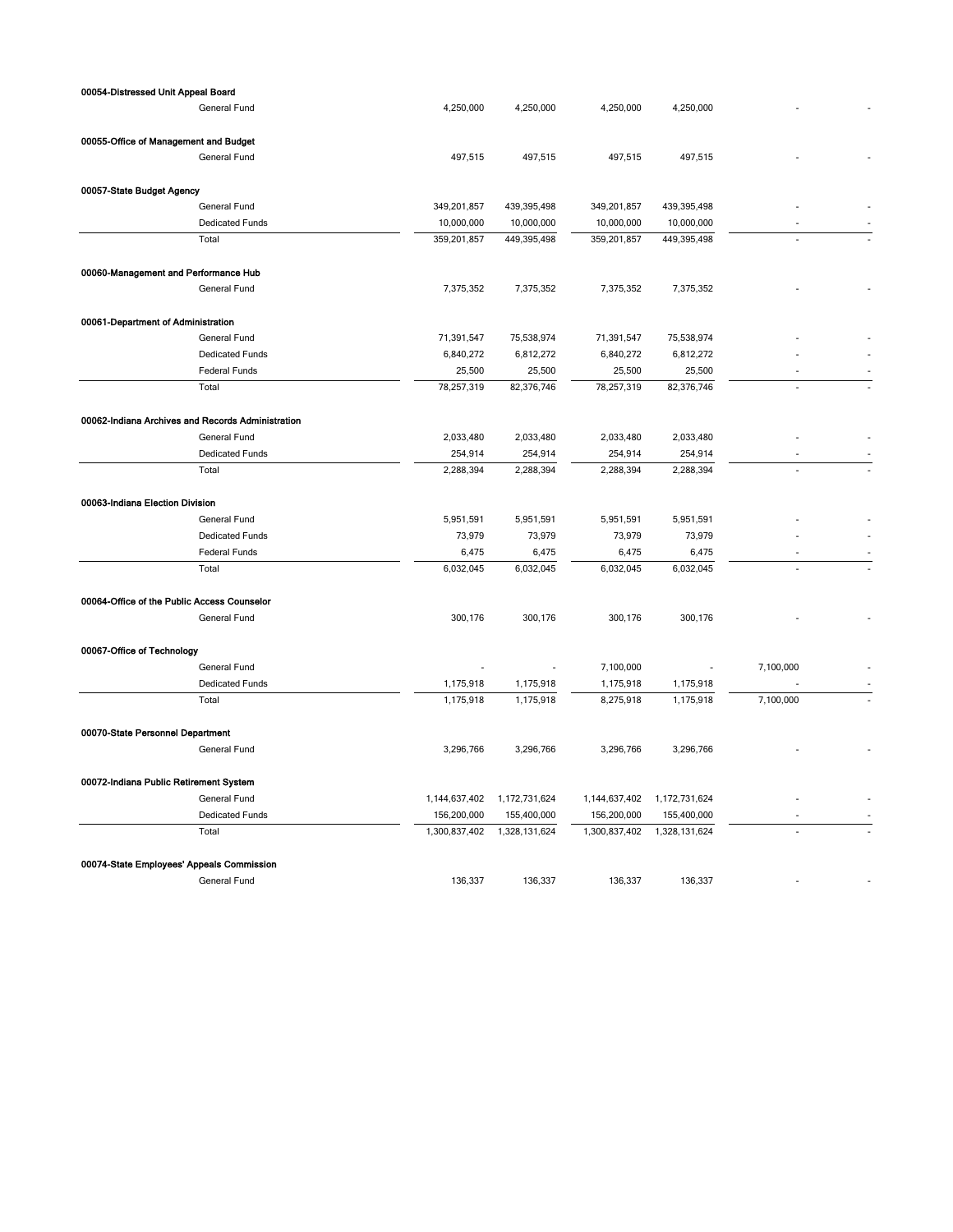| General Fund<br>1,189,168<br>1,189,168<br>1,189,168<br>1,189,168<br><b>Dedicated Funds</b><br>3,624<br>3,624<br>3,624<br>3,624<br>1,192,792<br>Total<br>1,192,792<br>1,192,792<br>1,192,792<br>00077-Office of Administrative Law Proceedings<br>General Fund<br>1,500,000<br>1,500,000<br>1,500,000<br>1,500,000<br>00080-State Board of Accounts<br>General Fund<br>13,720,717<br>13,720,717<br>13,720,717<br>13,720,717<br><b>Dedicated Funds</b><br>15,292,119<br>15,292,119<br>15,292,119<br>15,292,119<br>Total<br>29,012,836<br>29,012,836<br>29,012,836<br>29,012,836<br>00090-Department of Revenue<br>General Fund<br>87,885,887<br>71,585,887<br>87,885,887<br>71,585,887<br><b>Dedicated Funds</b><br>8,614,579<br>8,614,579<br>8,614,579<br>8,614,579<br>Total<br>80,200,466<br>96,500,466<br>96,500,466<br>80,200,466<br>00100-Indiana State Police<br>General Fund<br>221,275,242<br>217,375,446<br>221,275,242<br>217,375,446<br><b>Dedicated Funds</b><br>50,796,555<br>50,796,555<br>50,796,555<br>50,796,555<br>Federal Funds<br>38, 152, 785<br>16, 152, 785<br>38, 152, 785<br>16, 152, 785<br>٠<br>Total<br>310,224,582<br>284,324,786<br>310,224,582<br>284,324,786<br>00103-Law Enforcement Training Academy<br>General Fund<br>2,631,157<br>2,728,622<br>2,631,157<br>2,728,622<br><b>Dedicated Funds</b><br>2,584,810<br>2,622,760<br>2,584,810<br>2,622,760<br>5,351,382<br>Total<br>5,215,967<br>5,351,382<br>5,215,967<br>÷<br>00110-Adjutant General<br>General Fund<br>16,506,352<br>22,718,322<br>16,506,352<br>22,718,322<br><b>Dedicated Funds</b><br>1,180,574<br>1,451,277<br>1,180,574<br>1,451,277<br>Federal Funds<br>71,836,495<br>71,836,495<br>71,836,495<br>71,836,495<br>96,006,094<br>96,006,094<br>Total<br>89,523,421<br>89,523,421<br>00115-State Department of Toxicology<br>General Fund<br>2,249,632<br>2,249,632<br>2,249,632<br>2,249,632<br><b>Dedicated Funds</b><br>355,000<br>355,000<br>355,000<br>355,000<br>Federal Funds<br>200,000<br>200,000<br>200,000<br>200,000<br>٠<br>2,804,632<br>Total<br>2,804,632<br>2,804,632<br>2,804,632<br>ä,<br>00160-Department of Veterans' Affairs<br>General Fund<br>3,914,668<br>3,914,668<br>3,914,668<br>3,914,668<br><b>Dedicated Funds</b><br>1,512,029<br>1,512,029<br>1,512,029<br>1,512,029<br>681,021<br>Federal Funds<br>681,021<br>681,021<br>681,021<br>$\overline{\phantom{a}}$<br>$\overline{a}$<br>6,107,718<br>6,107,718<br>Total<br>6,107,718<br>6,107,718<br>÷.<br>00190-Indiana Gaming Commission<br>General Fund<br>325,000<br>325,000<br>325,000<br>325,000<br><b>Dedicated Funds</b><br>29,521,008<br>29,829,008<br>29,521,008<br>29,829,008<br>29,846,008<br>30,154,008<br>30, 154, 008<br>Total<br>29,846,008<br>$\blacksquare$<br>÷. | 00075-Office of Inspector General |  |  |  |
|----------------------------------------------------------------------------------------------------------------------------------------------------------------------------------------------------------------------------------------------------------------------------------------------------------------------------------------------------------------------------------------------------------------------------------------------------------------------------------------------------------------------------------------------------------------------------------------------------------------------------------------------------------------------------------------------------------------------------------------------------------------------------------------------------------------------------------------------------------------------------------------------------------------------------------------------------------------------------------------------------------------------------------------------------------------------------------------------------------------------------------------------------------------------------------------------------------------------------------------------------------------------------------------------------------------------------------------------------------------------------------------------------------------------------------------------------------------------------------------------------------------------------------------------------------------------------------------------------------------------------------------------------------------------------------------------------------------------------------------------------------------------------------------------------------------------------------------------------------------------------------------------------------------------------------------------------------------------------------------------------------------------------------------------------------------------------------------------------------------------------------------------------------------------------------------------------------------------------------------------------------------------------------------------------------------------------------------------------------------------------------------------------------------------------------------------------------------------------------------------------------------------------------------------------------------------------------------------------------------------------------------------------------------------------------------------------------------------------------------------------------------|-----------------------------------|--|--|--|
|                                                                                                                                                                                                                                                                                                                                                                                                                                                                                                                                                                                                                                                                                                                                                                                                                                                                                                                                                                                                                                                                                                                                                                                                                                                                                                                                                                                                                                                                                                                                                                                                                                                                                                                                                                                                                                                                                                                                                                                                                                                                                                                                                                                                                                                                                                                                                                                                                                                                                                                                                                                                                                                                                                                                                                |                                   |  |  |  |
|                                                                                                                                                                                                                                                                                                                                                                                                                                                                                                                                                                                                                                                                                                                                                                                                                                                                                                                                                                                                                                                                                                                                                                                                                                                                                                                                                                                                                                                                                                                                                                                                                                                                                                                                                                                                                                                                                                                                                                                                                                                                                                                                                                                                                                                                                                                                                                                                                                                                                                                                                                                                                                                                                                                                                                |                                   |  |  |  |
|                                                                                                                                                                                                                                                                                                                                                                                                                                                                                                                                                                                                                                                                                                                                                                                                                                                                                                                                                                                                                                                                                                                                                                                                                                                                                                                                                                                                                                                                                                                                                                                                                                                                                                                                                                                                                                                                                                                                                                                                                                                                                                                                                                                                                                                                                                                                                                                                                                                                                                                                                                                                                                                                                                                                                                |                                   |  |  |  |
|                                                                                                                                                                                                                                                                                                                                                                                                                                                                                                                                                                                                                                                                                                                                                                                                                                                                                                                                                                                                                                                                                                                                                                                                                                                                                                                                                                                                                                                                                                                                                                                                                                                                                                                                                                                                                                                                                                                                                                                                                                                                                                                                                                                                                                                                                                                                                                                                                                                                                                                                                                                                                                                                                                                                                                |                                   |  |  |  |
|                                                                                                                                                                                                                                                                                                                                                                                                                                                                                                                                                                                                                                                                                                                                                                                                                                                                                                                                                                                                                                                                                                                                                                                                                                                                                                                                                                                                                                                                                                                                                                                                                                                                                                                                                                                                                                                                                                                                                                                                                                                                                                                                                                                                                                                                                                                                                                                                                                                                                                                                                                                                                                                                                                                                                                |                                   |  |  |  |
|                                                                                                                                                                                                                                                                                                                                                                                                                                                                                                                                                                                                                                                                                                                                                                                                                                                                                                                                                                                                                                                                                                                                                                                                                                                                                                                                                                                                                                                                                                                                                                                                                                                                                                                                                                                                                                                                                                                                                                                                                                                                                                                                                                                                                                                                                                                                                                                                                                                                                                                                                                                                                                                                                                                                                                |                                   |  |  |  |
|                                                                                                                                                                                                                                                                                                                                                                                                                                                                                                                                                                                                                                                                                                                                                                                                                                                                                                                                                                                                                                                                                                                                                                                                                                                                                                                                                                                                                                                                                                                                                                                                                                                                                                                                                                                                                                                                                                                                                                                                                                                                                                                                                                                                                                                                                                                                                                                                                                                                                                                                                                                                                                                                                                                                                                |                                   |  |  |  |
|                                                                                                                                                                                                                                                                                                                                                                                                                                                                                                                                                                                                                                                                                                                                                                                                                                                                                                                                                                                                                                                                                                                                                                                                                                                                                                                                                                                                                                                                                                                                                                                                                                                                                                                                                                                                                                                                                                                                                                                                                                                                                                                                                                                                                                                                                                                                                                                                                                                                                                                                                                                                                                                                                                                                                                |                                   |  |  |  |
|                                                                                                                                                                                                                                                                                                                                                                                                                                                                                                                                                                                                                                                                                                                                                                                                                                                                                                                                                                                                                                                                                                                                                                                                                                                                                                                                                                                                                                                                                                                                                                                                                                                                                                                                                                                                                                                                                                                                                                                                                                                                                                                                                                                                                                                                                                                                                                                                                                                                                                                                                                                                                                                                                                                                                                |                                   |  |  |  |
|                                                                                                                                                                                                                                                                                                                                                                                                                                                                                                                                                                                                                                                                                                                                                                                                                                                                                                                                                                                                                                                                                                                                                                                                                                                                                                                                                                                                                                                                                                                                                                                                                                                                                                                                                                                                                                                                                                                                                                                                                                                                                                                                                                                                                                                                                                                                                                                                                                                                                                                                                                                                                                                                                                                                                                |                                   |  |  |  |
|                                                                                                                                                                                                                                                                                                                                                                                                                                                                                                                                                                                                                                                                                                                                                                                                                                                                                                                                                                                                                                                                                                                                                                                                                                                                                                                                                                                                                                                                                                                                                                                                                                                                                                                                                                                                                                                                                                                                                                                                                                                                                                                                                                                                                                                                                                                                                                                                                                                                                                                                                                                                                                                                                                                                                                |                                   |  |  |  |
|                                                                                                                                                                                                                                                                                                                                                                                                                                                                                                                                                                                                                                                                                                                                                                                                                                                                                                                                                                                                                                                                                                                                                                                                                                                                                                                                                                                                                                                                                                                                                                                                                                                                                                                                                                                                                                                                                                                                                                                                                                                                                                                                                                                                                                                                                                                                                                                                                                                                                                                                                                                                                                                                                                                                                                |                                   |  |  |  |
|                                                                                                                                                                                                                                                                                                                                                                                                                                                                                                                                                                                                                                                                                                                                                                                                                                                                                                                                                                                                                                                                                                                                                                                                                                                                                                                                                                                                                                                                                                                                                                                                                                                                                                                                                                                                                                                                                                                                                                                                                                                                                                                                                                                                                                                                                                                                                                                                                                                                                                                                                                                                                                                                                                                                                                |                                   |  |  |  |
|                                                                                                                                                                                                                                                                                                                                                                                                                                                                                                                                                                                                                                                                                                                                                                                                                                                                                                                                                                                                                                                                                                                                                                                                                                                                                                                                                                                                                                                                                                                                                                                                                                                                                                                                                                                                                                                                                                                                                                                                                                                                                                                                                                                                                                                                                                                                                                                                                                                                                                                                                                                                                                                                                                                                                                |                                   |  |  |  |
|                                                                                                                                                                                                                                                                                                                                                                                                                                                                                                                                                                                                                                                                                                                                                                                                                                                                                                                                                                                                                                                                                                                                                                                                                                                                                                                                                                                                                                                                                                                                                                                                                                                                                                                                                                                                                                                                                                                                                                                                                                                                                                                                                                                                                                                                                                                                                                                                                                                                                                                                                                                                                                                                                                                                                                |                                   |  |  |  |
|                                                                                                                                                                                                                                                                                                                                                                                                                                                                                                                                                                                                                                                                                                                                                                                                                                                                                                                                                                                                                                                                                                                                                                                                                                                                                                                                                                                                                                                                                                                                                                                                                                                                                                                                                                                                                                                                                                                                                                                                                                                                                                                                                                                                                                                                                                                                                                                                                                                                                                                                                                                                                                                                                                                                                                |                                   |  |  |  |
|                                                                                                                                                                                                                                                                                                                                                                                                                                                                                                                                                                                                                                                                                                                                                                                                                                                                                                                                                                                                                                                                                                                                                                                                                                                                                                                                                                                                                                                                                                                                                                                                                                                                                                                                                                                                                                                                                                                                                                                                                                                                                                                                                                                                                                                                                                                                                                                                                                                                                                                                                                                                                                                                                                                                                                |                                   |  |  |  |
|                                                                                                                                                                                                                                                                                                                                                                                                                                                                                                                                                                                                                                                                                                                                                                                                                                                                                                                                                                                                                                                                                                                                                                                                                                                                                                                                                                                                                                                                                                                                                                                                                                                                                                                                                                                                                                                                                                                                                                                                                                                                                                                                                                                                                                                                                                                                                                                                                                                                                                                                                                                                                                                                                                                                                                |                                   |  |  |  |
|                                                                                                                                                                                                                                                                                                                                                                                                                                                                                                                                                                                                                                                                                                                                                                                                                                                                                                                                                                                                                                                                                                                                                                                                                                                                                                                                                                                                                                                                                                                                                                                                                                                                                                                                                                                                                                                                                                                                                                                                                                                                                                                                                                                                                                                                                                                                                                                                                                                                                                                                                                                                                                                                                                                                                                |                                   |  |  |  |
|                                                                                                                                                                                                                                                                                                                                                                                                                                                                                                                                                                                                                                                                                                                                                                                                                                                                                                                                                                                                                                                                                                                                                                                                                                                                                                                                                                                                                                                                                                                                                                                                                                                                                                                                                                                                                                                                                                                                                                                                                                                                                                                                                                                                                                                                                                                                                                                                                                                                                                                                                                                                                                                                                                                                                                |                                   |  |  |  |
|                                                                                                                                                                                                                                                                                                                                                                                                                                                                                                                                                                                                                                                                                                                                                                                                                                                                                                                                                                                                                                                                                                                                                                                                                                                                                                                                                                                                                                                                                                                                                                                                                                                                                                                                                                                                                                                                                                                                                                                                                                                                                                                                                                                                                                                                                                                                                                                                                                                                                                                                                                                                                                                                                                                                                                |                                   |  |  |  |
|                                                                                                                                                                                                                                                                                                                                                                                                                                                                                                                                                                                                                                                                                                                                                                                                                                                                                                                                                                                                                                                                                                                                                                                                                                                                                                                                                                                                                                                                                                                                                                                                                                                                                                                                                                                                                                                                                                                                                                                                                                                                                                                                                                                                                                                                                                                                                                                                                                                                                                                                                                                                                                                                                                                                                                |                                   |  |  |  |
|                                                                                                                                                                                                                                                                                                                                                                                                                                                                                                                                                                                                                                                                                                                                                                                                                                                                                                                                                                                                                                                                                                                                                                                                                                                                                                                                                                                                                                                                                                                                                                                                                                                                                                                                                                                                                                                                                                                                                                                                                                                                                                                                                                                                                                                                                                                                                                                                                                                                                                                                                                                                                                                                                                                                                                |                                   |  |  |  |
|                                                                                                                                                                                                                                                                                                                                                                                                                                                                                                                                                                                                                                                                                                                                                                                                                                                                                                                                                                                                                                                                                                                                                                                                                                                                                                                                                                                                                                                                                                                                                                                                                                                                                                                                                                                                                                                                                                                                                                                                                                                                                                                                                                                                                                                                                                                                                                                                                                                                                                                                                                                                                                                                                                                                                                |                                   |  |  |  |
|                                                                                                                                                                                                                                                                                                                                                                                                                                                                                                                                                                                                                                                                                                                                                                                                                                                                                                                                                                                                                                                                                                                                                                                                                                                                                                                                                                                                                                                                                                                                                                                                                                                                                                                                                                                                                                                                                                                                                                                                                                                                                                                                                                                                                                                                                                                                                                                                                                                                                                                                                                                                                                                                                                                                                                |                                   |  |  |  |
|                                                                                                                                                                                                                                                                                                                                                                                                                                                                                                                                                                                                                                                                                                                                                                                                                                                                                                                                                                                                                                                                                                                                                                                                                                                                                                                                                                                                                                                                                                                                                                                                                                                                                                                                                                                                                                                                                                                                                                                                                                                                                                                                                                                                                                                                                                                                                                                                                                                                                                                                                                                                                                                                                                                                                                |                                   |  |  |  |
|                                                                                                                                                                                                                                                                                                                                                                                                                                                                                                                                                                                                                                                                                                                                                                                                                                                                                                                                                                                                                                                                                                                                                                                                                                                                                                                                                                                                                                                                                                                                                                                                                                                                                                                                                                                                                                                                                                                                                                                                                                                                                                                                                                                                                                                                                                                                                                                                                                                                                                                                                                                                                                                                                                                                                                |                                   |  |  |  |
|                                                                                                                                                                                                                                                                                                                                                                                                                                                                                                                                                                                                                                                                                                                                                                                                                                                                                                                                                                                                                                                                                                                                                                                                                                                                                                                                                                                                                                                                                                                                                                                                                                                                                                                                                                                                                                                                                                                                                                                                                                                                                                                                                                                                                                                                                                                                                                                                                                                                                                                                                                                                                                                                                                                                                                |                                   |  |  |  |
|                                                                                                                                                                                                                                                                                                                                                                                                                                                                                                                                                                                                                                                                                                                                                                                                                                                                                                                                                                                                                                                                                                                                                                                                                                                                                                                                                                                                                                                                                                                                                                                                                                                                                                                                                                                                                                                                                                                                                                                                                                                                                                                                                                                                                                                                                                                                                                                                                                                                                                                                                                                                                                                                                                                                                                |                                   |  |  |  |
|                                                                                                                                                                                                                                                                                                                                                                                                                                                                                                                                                                                                                                                                                                                                                                                                                                                                                                                                                                                                                                                                                                                                                                                                                                                                                                                                                                                                                                                                                                                                                                                                                                                                                                                                                                                                                                                                                                                                                                                                                                                                                                                                                                                                                                                                                                                                                                                                                                                                                                                                                                                                                                                                                                                                                                |                                   |  |  |  |
|                                                                                                                                                                                                                                                                                                                                                                                                                                                                                                                                                                                                                                                                                                                                                                                                                                                                                                                                                                                                                                                                                                                                                                                                                                                                                                                                                                                                                                                                                                                                                                                                                                                                                                                                                                                                                                                                                                                                                                                                                                                                                                                                                                                                                                                                                                                                                                                                                                                                                                                                                                                                                                                                                                                                                                |                                   |  |  |  |
|                                                                                                                                                                                                                                                                                                                                                                                                                                                                                                                                                                                                                                                                                                                                                                                                                                                                                                                                                                                                                                                                                                                                                                                                                                                                                                                                                                                                                                                                                                                                                                                                                                                                                                                                                                                                                                                                                                                                                                                                                                                                                                                                                                                                                                                                                                                                                                                                                                                                                                                                                                                                                                                                                                                                                                |                                   |  |  |  |
|                                                                                                                                                                                                                                                                                                                                                                                                                                                                                                                                                                                                                                                                                                                                                                                                                                                                                                                                                                                                                                                                                                                                                                                                                                                                                                                                                                                                                                                                                                                                                                                                                                                                                                                                                                                                                                                                                                                                                                                                                                                                                                                                                                                                                                                                                                                                                                                                                                                                                                                                                                                                                                                                                                                                                                |                                   |  |  |  |
|                                                                                                                                                                                                                                                                                                                                                                                                                                                                                                                                                                                                                                                                                                                                                                                                                                                                                                                                                                                                                                                                                                                                                                                                                                                                                                                                                                                                                                                                                                                                                                                                                                                                                                                                                                                                                                                                                                                                                                                                                                                                                                                                                                                                                                                                                                                                                                                                                                                                                                                                                                                                                                                                                                                                                                |                                   |  |  |  |
|                                                                                                                                                                                                                                                                                                                                                                                                                                                                                                                                                                                                                                                                                                                                                                                                                                                                                                                                                                                                                                                                                                                                                                                                                                                                                                                                                                                                                                                                                                                                                                                                                                                                                                                                                                                                                                                                                                                                                                                                                                                                                                                                                                                                                                                                                                                                                                                                                                                                                                                                                                                                                                                                                                                                                                |                                   |  |  |  |
|                                                                                                                                                                                                                                                                                                                                                                                                                                                                                                                                                                                                                                                                                                                                                                                                                                                                                                                                                                                                                                                                                                                                                                                                                                                                                                                                                                                                                                                                                                                                                                                                                                                                                                                                                                                                                                                                                                                                                                                                                                                                                                                                                                                                                                                                                                                                                                                                                                                                                                                                                                                                                                                                                                                                                                |                                   |  |  |  |
|                                                                                                                                                                                                                                                                                                                                                                                                                                                                                                                                                                                                                                                                                                                                                                                                                                                                                                                                                                                                                                                                                                                                                                                                                                                                                                                                                                                                                                                                                                                                                                                                                                                                                                                                                                                                                                                                                                                                                                                                                                                                                                                                                                                                                                                                                                                                                                                                                                                                                                                                                                                                                                                                                                                                                                |                                   |  |  |  |
|                                                                                                                                                                                                                                                                                                                                                                                                                                                                                                                                                                                                                                                                                                                                                                                                                                                                                                                                                                                                                                                                                                                                                                                                                                                                                                                                                                                                                                                                                                                                                                                                                                                                                                                                                                                                                                                                                                                                                                                                                                                                                                                                                                                                                                                                                                                                                                                                                                                                                                                                                                                                                                                                                                                                                                |                                   |  |  |  |
|                                                                                                                                                                                                                                                                                                                                                                                                                                                                                                                                                                                                                                                                                                                                                                                                                                                                                                                                                                                                                                                                                                                                                                                                                                                                                                                                                                                                                                                                                                                                                                                                                                                                                                                                                                                                                                                                                                                                                                                                                                                                                                                                                                                                                                                                                                                                                                                                                                                                                                                                                                                                                                                                                                                                                                |                                   |  |  |  |
|                                                                                                                                                                                                                                                                                                                                                                                                                                                                                                                                                                                                                                                                                                                                                                                                                                                                                                                                                                                                                                                                                                                                                                                                                                                                                                                                                                                                                                                                                                                                                                                                                                                                                                                                                                                                                                                                                                                                                                                                                                                                                                                                                                                                                                                                                                                                                                                                                                                                                                                                                                                                                                                                                                                                                                |                                   |  |  |  |
|                                                                                                                                                                                                                                                                                                                                                                                                                                                                                                                                                                                                                                                                                                                                                                                                                                                                                                                                                                                                                                                                                                                                                                                                                                                                                                                                                                                                                                                                                                                                                                                                                                                                                                                                                                                                                                                                                                                                                                                                                                                                                                                                                                                                                                                                                                                                                                                                                                                                                                                                                                                                                                                                                                                                                                |                                   |  |  |  |
|                                                                                                                                                                                                                                                                                                                                                                                                                                                                                                                                                                                                                                                                                                                                                                                                                                                                                                                                                                                                                                                                                                                                                                                                                                                                                                                                                                                                                                                                                                                                                                                                                                                                                                                                                                                                                                                                                                                                                                                                                                                                                                                                                                                                                                                                                                                                                                                                                                                                                                                                                                                                                                                                                                                                                                |                                   |  |  |  |
|                                                                                                                                                                                                                                                                                                                                                                                                                                                                                                                                                                                                                                                                                                                                                                                                                                                                                                                                                                                                                                                                                                                                                                                                                                                                                                                                                                                                                                                                                                                                                                                                                                                                                                                                                                                                                                                                                                                                                                                                                                                                                                                                                                                                                                                                                                                                                                                                                                                                                                                                                                                                                                                                                                                                                                |                                   |  |  |  |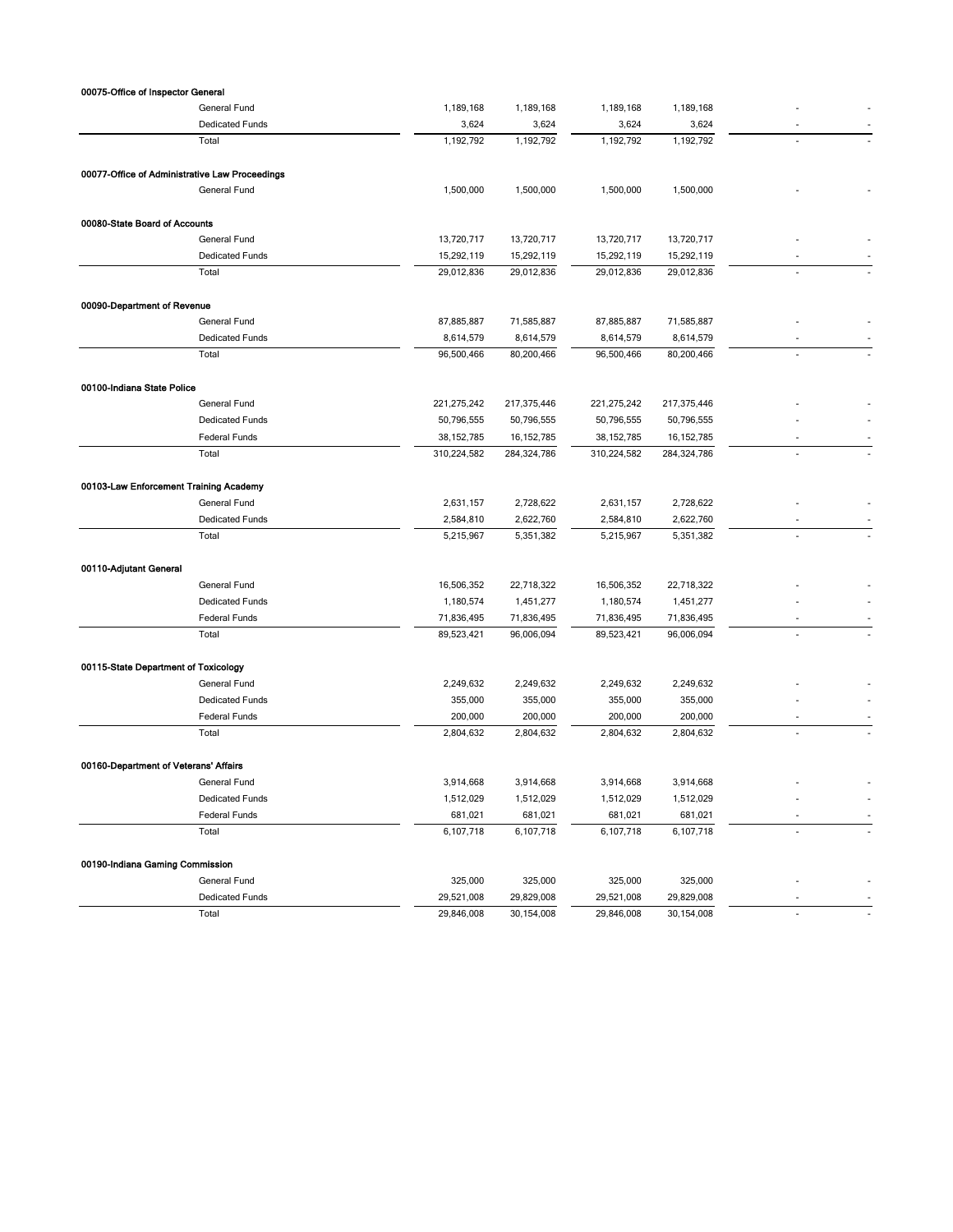| 00200-Utility Regulatory Commission          |                        |              |             |              |             |    |
|----------------------------------------------|------------------------|--------------|-------------|--------------|-------------|----|
|                                              | <b>Dedicated Funds</b> | 9,583,878    | 9,583,878   | 9,583,878    | 9,583,878   |    |
|                                              | <b>Federal Funds</b>   | 1,129,965    | 1,129,965   | 1,129,965    | 1,129,965   |    |
| Total                                        |                        | 10,713,843   | 10,713,843  | 10,713,843   | 10,713,843  |    |
| 00205-Utility Consumer Counselor             |                        |              |             |              |             |    |
|                                              | <b>Dedicated Funds</b> | 7,736,658    | 7,736,658   | 7,736,658    | 7,736,658   |    |
| 00208-Department of Financial Institutions   |                        |              |             |              |             |    |
|                                              | <b>Dedicated Funds</b> | 9,328,671    | 9,328,671   | 9,328,671    | 9,328,671   |    |
| 00210-Department of Insurance                |                        |              |             |              |             |    |
|                                              | <b>Dedicated Funds</b> | 125,343,435  | 122,043,435 | 125,343,435  | 122,043,435 |    |
|                                              | Federal Funds          | 2,668,350    | 2,668,350   | 2,668,350    | 2,668,350   |    |
| Total                                        |                        | 128,011,785  | 124,711,785 | 128,011,785  | 124,711,785 |    |
| 00215-Department of Local Government Finance |                        |              |             |              |             |    |
|                                              | General Fund           | 3,696,201    | 3,696,201   | 3,696,201    | 3,696,201   |    |
|                                              | <b>Dedicated Funds</b> | 540,280      | 540,280     | 540,280      | 540,280     |    |
| Total                                        |                        | 4,236,481    | 4,236,481   | 4,236,481    | 4,236,481   |    |
|                                              |                        |              |             |              |             |    |
| 00217-Indiana Board of Tax Review            |                        |              |             |              |             |    |
|                                              | General Fund           | 1,366,968    | 1,366,968   | 1,366,968    | 1,366,968   |    |
|                                              | <b>Dedicated Funds</b> | 320,628      | 320,628     | 320,628      | 320,628     |    |
| Total                                        |                        | 1,687,596    | 1,687,596   | 1,687,596    | 1,687,596   | L. |
| 00220-Worker's Compensation Board            |                        |              |             |              |             |    |
|                                              | General Fund           | 1,835,964    | 1,835,964   | 1,835,964    | 1,835,964   |    |
|                                              | <b>Dedicated Funds</b> | 7,759,850    | 7,759,850   | 7,759,850    | 7,759,850   |    |
| Total                                        |                        | 9,595,814    | 9,595,814   | 9,595,814    | 9,595,814   |    |
| 00225-Department of Labor                    |                        |              |             |              |             |    |
|                                              | General Fund           | 3,280,502    | 3,280,502   | 3,280,502    | 3,280,502   |    |
|                                              | <b>Dedicated Funds</b> | 912,983      | 912,983     | 912,983      | 912,983     |    |
|                                              | <b>Federal Funds</b>   | 3,476,869    | 3,476,869   | 3,476,869    | 3,476,869   |    |
| Total                                        |                        | 7,670,354    | 7,670,354   | 7,670,354    | 7,670,354   |    |
| 00230-Alcohol and Tobacco Commission         |                        |              |             |              |             |    |
|                                              | <b>Dedicated Funds</b> | 23,281,061   | 23,546,146  | 23,281,061   | 23,546,146  |    |
|                                              | Federal Funds          | 200,000      | 200,000     | 200,000      | 200,000     |    |
| Total                                        |                        | 23,481,061   | 23,746,146  | 23,481,061   | 23,746,146  |    |
| 00235-Bureau of Motor Vehicles               |                        |              |             |              |             |    |
|                                              | General Fund           | 26,309,849   | 26,309,849  | 26,309,849   | 26,309,849  |    |
|                                              | <b>Dedicated Funds</b> | 15, 117, 143 | 14,870,103  | 15, 117, 143 | 14,870,103  |    |
| Total                                        |                        | 41,426,992   | 41,179,952  | 41,426,992   | 41,179,952  |    |
| 00240-Coroners' Training Board               |                        |              |             |              |             |    |
|                                              | <b>Dedicated Funds</b> | 400,000      | 400,000     | 400,000      | 400,000     |    |
|                                              |                        |              |             |              |             |    |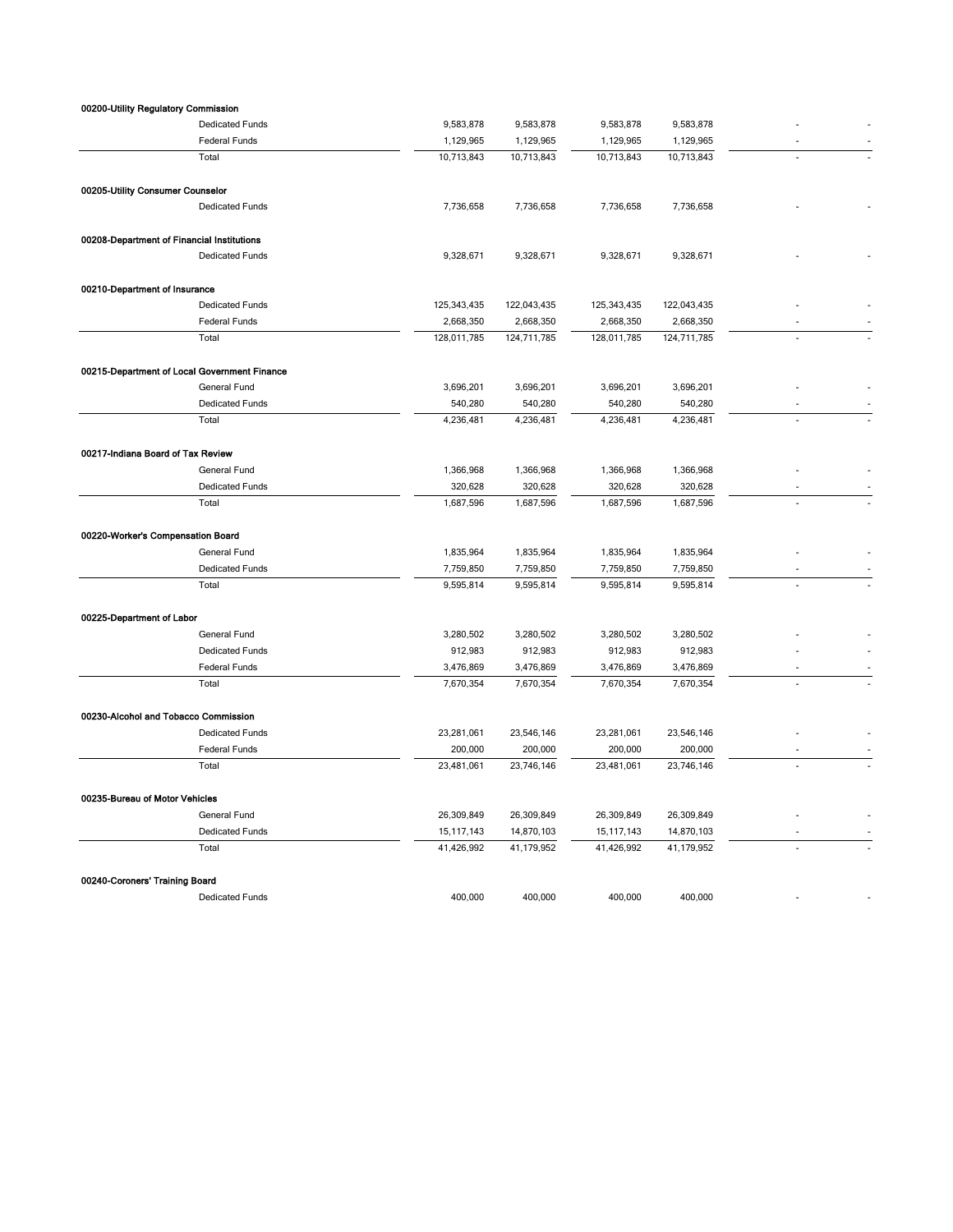| 00250-Professional Licensing Agency   |                                                   |             |             |               |              |                |  |
|---------------------------------------|---------------------------------------------------|-------------|-------------|---------------|--------------|----------------|--|
|                                       | General Fund                                      | 4,522,482   | 4,522,482   | 4,522,482     | 4,522,482    |                |  |
|                                       | <b>Dedicated Funds</b>                            | 3,207,242   | 3,389,795   | 3,207,242     | 3,389,795    |                |  |
|                                       | Federal Funds                                     | 675,000     |             | 675,000       |              |                |  |
|                                       | Total                                             | 8,404,724   | 7,912,277   | 8,404,724     | 7,912,277    |                |  |
|                                       |                                                   |             |             |               |              |                |  |
| 00258-Civil Rights Commission         |                                                   |             |             |               |              |                |  |
|                                       | General Fund                                      | 2,275,434   | 2,275,434   | 2,275,434     | 2,275,434    |                |  |
|                                       | <b>Dedicated Funds</b>                            | 96,332      | 96,332      | 96,332        | 96,332       |                |  |
|                                       | Federal Funds                                     | 543,105     | 543,105     | 543,105       | 543,105      |                |  |
|                                       | Total                                             | 2,914,871   | 2,914,871   | 2,914,871     | 2,914,871    |                |  |
|                                       | 00260-Indiana Economic Development Corporation    |             |             |               |              |                |  |
|                                       | General Fund                                      | 87,123,307  | 87,123,307  | 387, 123, 307 | 87, 123, 307 | 300,000,000    |  |
|                                       | <b>Dedicated Funds</b>                            | 2,499,140   | 2,499,140   | 2,499,140     | 2,499,140    |                |  |
|                                       | Federal Funds                                     | 259,219,284 | 258,019,284 | 259,219,284   | 258,019,284  |                |  |
|                                       | Total                                             | 348,841,731 | 347,641,731 | 648,841,731   | 347,641,731  | 300,000,000    |  |
| 00261-Indiana Finance Authority       |                                                   |             |             |               |              |                |  |
|                                       | <b>Dedicated Funds</b>                            | 2,500,000   | 2,500,000   | 2,500,000     | 2,500,000    |                |  |
|                                       | Federal Funds                                     | 311,000,000 | 80,000,000  | 311,000,000   | 80,000,000   |                |  |
|                                       | Total                                             | 313,500,000 | 82,500,000  | 313,500,000   | 82,500,000   |                |  |
|                                       |                                                   |             |             |               |              |                |  |
|                                       | 00263-Housing and Community Development Authority |             |             |               |              |                |  |
|                                       | General Fund                                      | 1,499,972   | 1,499,972   | 1,499,972     | 1,499,972    |                |  |
|                                       | <b>Dedicated Funds</b>                            | 8,500,000   | 8,500,000   | 8,500,000     | 8,500,000    |                |  |
|                                       | Total                                             | 9,999,972   | 9,999,972   | 9,999,972     | 9,999,972    |                |  |
| 00265-Indiana Horse Racing Commission |                                                   |             |             |               |              |                |  |
|                                       | <b>Dedicated Funds</b>                            | 24,781,052  | 24,781,052  | 24,781,052    | 24,781,052   |                |  |
|                                       |                                                   |             |             |               |              |                |  |
| 00266-Office of Energy Development    |                                                   |             |             |               |              |                |  |
|                                       | General Fund                                      | 235,109     | 235,109     | 235,109       | 235,109      |                |  |
|                                       | Federal Funds                                     | 1,175,545   | 1,175,545   | 1,175,545     | 1,175,545    | ٠              |  |
|                                       | Total                                             | 1,410,654   | 1,410,654   | 1,410,654     | 1,410,654    |                |  |
|                                       | 00286-Integrated Public Safety Commission         |             |             |               |              |                |  |
|                                       | <b>Dedicated Funds</b>                            | 14,698,322  | 14,698,322  | 14,698,322    | 14,698,322   |                |  |
|                                       |                                                   |             |             |               |              |                |  |
| 00300-Department of Natural Resources |                                                   |             |             |               |              |                |  |
|                                       | General Fund                                      | 54,567,254  | 55,321,860  | 54,567,254    | 55,321,860   |                |  |
|                                       | <b>Dedicated Funds</b>                            | 90,162,489  | 90,281,989  | 90,162,489    | 90,281,989   |                |  |
|                                       | Federal Funds                                     | 132,353,783 | 47,353,783  | 132, 353, 783 | 47,353,783   |                |  |
|                                       | Total                                             | 277,083,526 | 192,957,632 | 277,083,526   | 192,957,632  |                |  |
|                                       | 00303-State Museum and Historic Sites Corporation |             |             |               |              |                |  |
|                                       | General Fund                                      | 11,741,025  | 11,703,020  | 11,741,025    | 11,703,020   |                |  |
|                                       | <b>Dedicated Funds</b>                            |             | 757,800     |               | 757,800      |                |  |
|                                       | Total                                             | 11,741,025  | 12,460,820  | 11,741,025    | 12,460,820   | $\overline{a}$ |  |
|                                       |                                                   |             |             |               |              |                |  |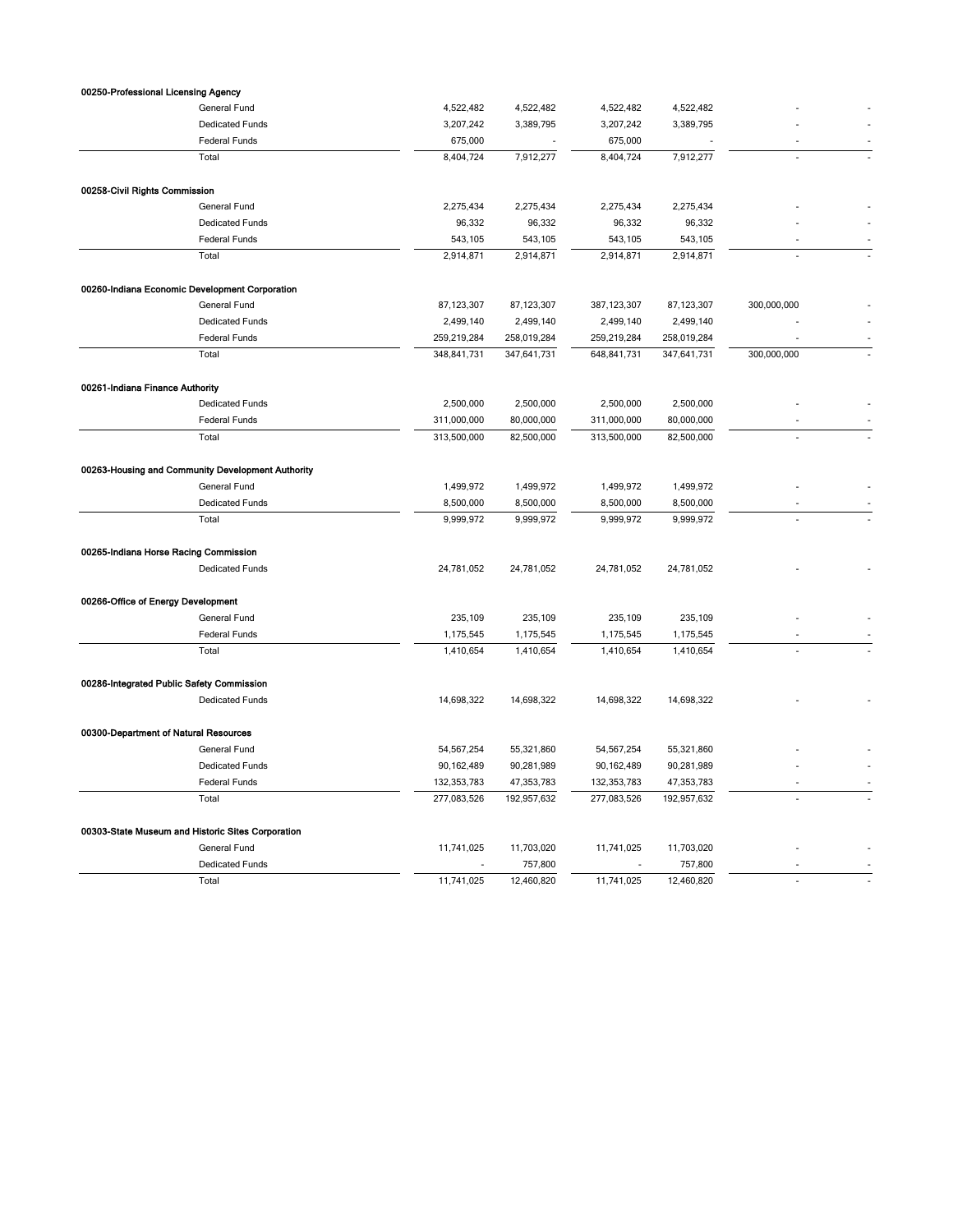|                                                 | 00310-White River State Park Development Commission |             |             |             |             |    |  |
|-------------------------------------------------|-----------------------------------------------------|-------------|-------------|-------------|-------------|----|--|
|                                                 | General Fund                                        | 848,506     | 848,506     | 848,506     | 848,506     |    |  |
| 00315-World War Memorial Commission             |                                                     |             |             |             |             |    |  |
|                                                 | General Fund                                        | 2,687,778   | 4,257,018   | 2,687,778   | 4,257,018   |    |  |
|                                                 | <b>Dedicated Funds</b>                              | 114,935     | 114,935     | 114,935     | 114,935     |    |  |
|                                                 | Total                                               | 2,802,713   | 4,371,953   | 2,802,713   | 4,371,953   | ÷. |  |
|                                                 |                                                     |             |             |             |             |    |  |
| 00322-Kankakee River Basin Commission           |                                                     |             |             |             |             |    |  |
|                                                 | General Fund                                        | 52,487      | 52,487      | 52,487      | 52,487      |    |  |
| 00325-Maumee River Basin Commission             |                                                     |             |             |             |             |    |  |
|                                                 | General Fund                                        | 101,850     | 101,850     | 101,850     | 101,850     |    |  |
| 00330-St. Joseph River Basin Commission         |                                                     |             |             |             |             |    |  |
|                                                 | General Fund                                        | 104,974     | 104,974     | 104,974     | 104,974     |    |  |
| 00340-Bureau of Motor Vehicles Commission       |                                                     |             |             |             |             |    |  |
|                                                 | <b>Dedicated Funds</b>                              | 106,681,667 | 106,681,667 | 106,681,667 | 106,681,667 |    |  |
|                                                 |                                                     |             |             |             |             |    |  |
| 00351-State Board of Animal Health              |                                                     |             |             |             |             |    |  |
|                                                 | General Fund                                        | 7,152,350   | 7,152,350   | 7,152,350   | 7,152,350   |    |  |
|                                                 | <b>Dedicated Funds</b>                              | 211,750     | 211,750     | 211,750     | 211,750     |    |  |
|                                                 | <b>Federal Funds</b>                                | 1,957,644   | 1,957,644   | 1,957,644   | 1,957,644   |    |  |
|                                                 | Total                                               | 9,321,744   | 9,321,744   | 9,321,744   | 9,321,744   |    |  |
| 00385-Department of Homeland Security           |                                                     |             |             |             |             |    |  |
|                                                 | General Fund                                        | 19,218,891  | 19,218,891  | 19,218,891  | 19,218,891  |    |  |
|                                                 | <b>Dedicated Funds</b>                              | 16,495,947  | 16,897,109  | 16,495,947  | 16,897,109  |    |  |
|                                                 | Federal Funds                                       | 38,574,965  | 29,630,550  | 38,574,965  | 29,630,550  |    |  |
|                                                 | Total                                               | 74,289,803  | 65,746,550  | 74,289,803  | 65,746,550  |    |  |
|                                                 |                                                     |             |             |             |             |    |  |
| 00400-State Department of Health                |                                                     |             |             |             |             |    |  |
|                                                 | General Fund                                        | 12,817,947  | 12,617,947  | 12,817,947  | 12,617,947  |    |  |
|                                                 | <b>Dedicated Funds</b>                              | 111,282,790 | 111,282,790 | 111,282,790 | 111,282,790 |    |  |
|                                                 | Federal Funds                                       | 410,868,533 | 410,868,533 | 410,868,533 | 410,868,533 |    |  |
|                                                 | Total                                               | 534,969,270 | 534,769,270 | 534,969,270 | 534,769,270 |    |  |
| 00405-Family and Social Services Administration |                                                     |             |             |             |             |    |  |
|                                                 | General Fund                                        | 14,904,442  | 14,904,442  | 14,904,442  | 14,904,442  |    |  |
|                                                 | Federal Funds                                       | 47,503,088  | 47,503,088  | 47,503,088  | 47,503,088  |    |  |
|                                                 | Total                                               | 62,407,530  | 62,407,530  | 62,407,530  | 62,407,530  |    |  |
| 00410-Division of Mental Health                 |                                                     |             |             |             |             |    |  |
|                                                 | General Fund                                        | 148,562,182 | 148,562,182 | 148,562,182 | 148,562,182 |    |  |
|                                                 | <b>Dedicated Funds</b>                              | 21,031,871  | 17,645,725  | 21,031,871  | 17,645,725  |    |  |
|                                                 | Federal Funds                                       | 111,377,740 | 111,377,740 | 111,377,740 | 111,377,740 |    |  |
|                                                 | Total                                               | 280,971,793 | 277,585,647 | 280,971,793 | 277,585,647 |    |  |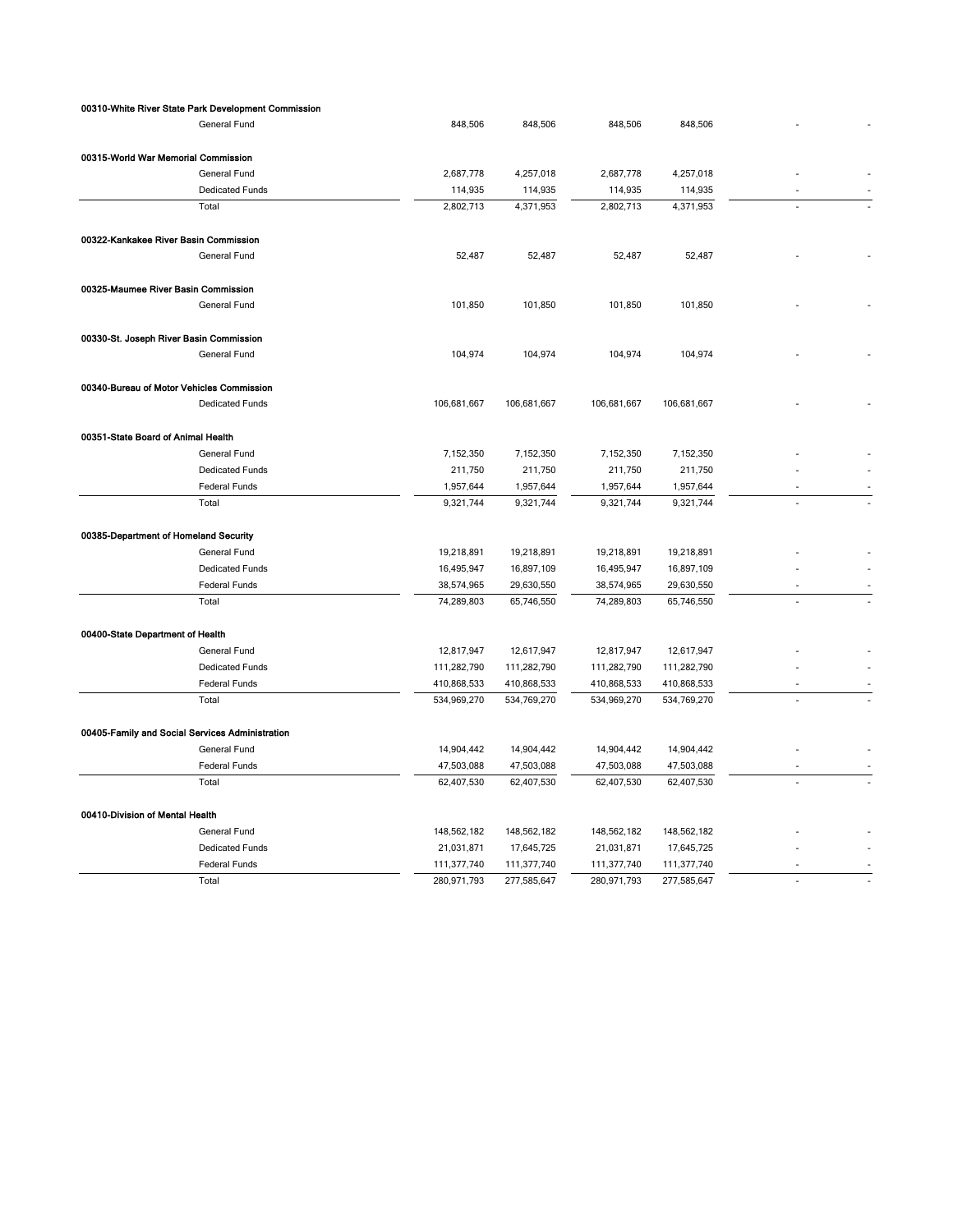|                                            | 00415-Evansville Psychiatric Children's Center         |             |             |               |             |                          |
|--------------------------------------------|--------------------------------------------------------|-------------|-------------|---------------|-------------|--------------------------|
|                                            | General Fund                                           | 1,576,369   | 1,576,369   | 1,576,369     | 1,576,369   |                          |
|                                            | <b>Dedicated Funds</b>                                 | 2,661,422   | 2,209,422   | 2,661,422     | 2,209,422   |                          |
|                                            | Total                                                  | 4,237,791   | 3,785,791   | 4,237,791     | 3,785,791   |                          |
| 00425-Evansville State Hospital            |                                                        |             |             |               |             |                          |
|                                            | General Fund                                           | 23,287,442  | 23,287,442  | 23,287,442    | 23,287,442  |                          |
|                                            | <b>Dedicated Funds</b>                                 | 4,340,134   | 4,340,134   | 4,340,134     | 4,340,134   | $\overline{\phantom{a}}$ |
|                                            | Total                                                  | 27,627,576  | 27,627,576  | 27,627,576    | 27,627,576  |                          |
| 00430-Madison State Hospital               |                                                        |             |             |               |             |                          |
|                                            | General Fund                                           | 25,611,949  | 25,611,949  | 25,611,949    | 25,611,949  |                          |
|                                            | <b>Dedicated Funds</b>                                 | 2,796,667   | 2,895,067   | 2,796,667     | 2,895,067   |                          |
|                                            | Total                                                  | 28,408,616  | 28,507,016  | 28,408,616    | 28,507,016  |                          |
| 00435-Logansport State Hospital            |                                                        |             |             |               |             |                          |
|                                            | General Fund                                           | 31,692,661  | 31,692,661  | 31,692,661    | 31,692,661  |                          |
|                                            | <b>Dedicated Funds</b>                                 | 2,243,833   | 3,234,464   | 2,243,833     | 3,234,464   |                          |
|                                            | Total                                                  | 33,936,494  | 34,927,125  | 33,936,494    | 34,927,125  |                          |
| 00440-Richmond State Hospital              |                                                        |             |             |               |             |                          |
|                                            | General Fund                                           | 33,519,553  | 33,519,553  | 33,519,553    | 33,519,553  |                          |
|                                            | <b>Dedicated Funds</b>                                 | 2,062,201   | 3,279,686   | 2,062,201     | 3,279,686   |                          |
|                                            | Total                                                  | 35,581,754  | 36,799,239  | 35,581,754    | 36,799,239  |                          |
|                                            |                                                        |             |             |               |             |                          |
| 00450-Larue Carter Memorial Hospital       |                                                        |             |             |               |             |                          |
|                                            | General Fund                                           | 832,452     | 832,452     | 832,452       | 832,452     |                          |
| 00451-Neuro Diagnostic Institute           |                                                        |             |             |               |             |                          |
|                                            | General Fund                                           | 31,094,679  | 30,477,366  | 31,094,679    | 30,477,366  |                          |
|                                            | <b>Dedicated Funds</b>                                 | 4,671,125   | 5,288,438   | 4,671,125     | 5,288,438   |                          |
|                                            | Total                                                  | 35,765,804  | 35,765,804  | 35,765,804    | 35,765,804  | ÷,                       |
|                                            | 00495-Department of Environmental Management           |             |             |               |             |                          |
|                                            | General Fund                                           | 24,138,931  | 24,138,931  | 24, 138, 931  | 24,138,931  |                          |
|                                            | <b>Dedicated Funds</b>                                 | 84,636,669  | 84,986,669  | 84,636,669    | 84,986,669  |                          |
|                                            | Federal Funds                                          | 14,336,471  | 14,836,471  | 14,336,471    | 14,836,471  | $\overline{\phantom{a}}$ |
|                                            | Total                                                  | 123,112,071 | 123,962,071 | 123, 112, 071 | 123,962,071 |                          |
| 00496-Office of Environmental Adjudication |                                                        |             |             |               |             |                          |
|                                            | General Fund                                           | 339,659     | 339,659     | 339,659       | 339,659     |                          |
|                                            | 00497-Division of Disability & Rehabilitation Services |             |             |               |             |                          |
|                                            | General Fund                                           | 41,357,108  | 41,357,108  | 41,357,108    | 41,357,108  |                          |
|                                            | <b>Dedicated Funds</b>                                 | 3,994,506   | 3,994,506   | 3,994,506     | 3,994,506   |                          |
|                                            | Federal Funds                                          | 65,808,690  | 65,808,690  | 65,808,690    | 65,808,690  |                          |
|                                            | Total                                                  | 111,160,304 | 111,160,304 | 111,160,304   | 111,160,304 |                          |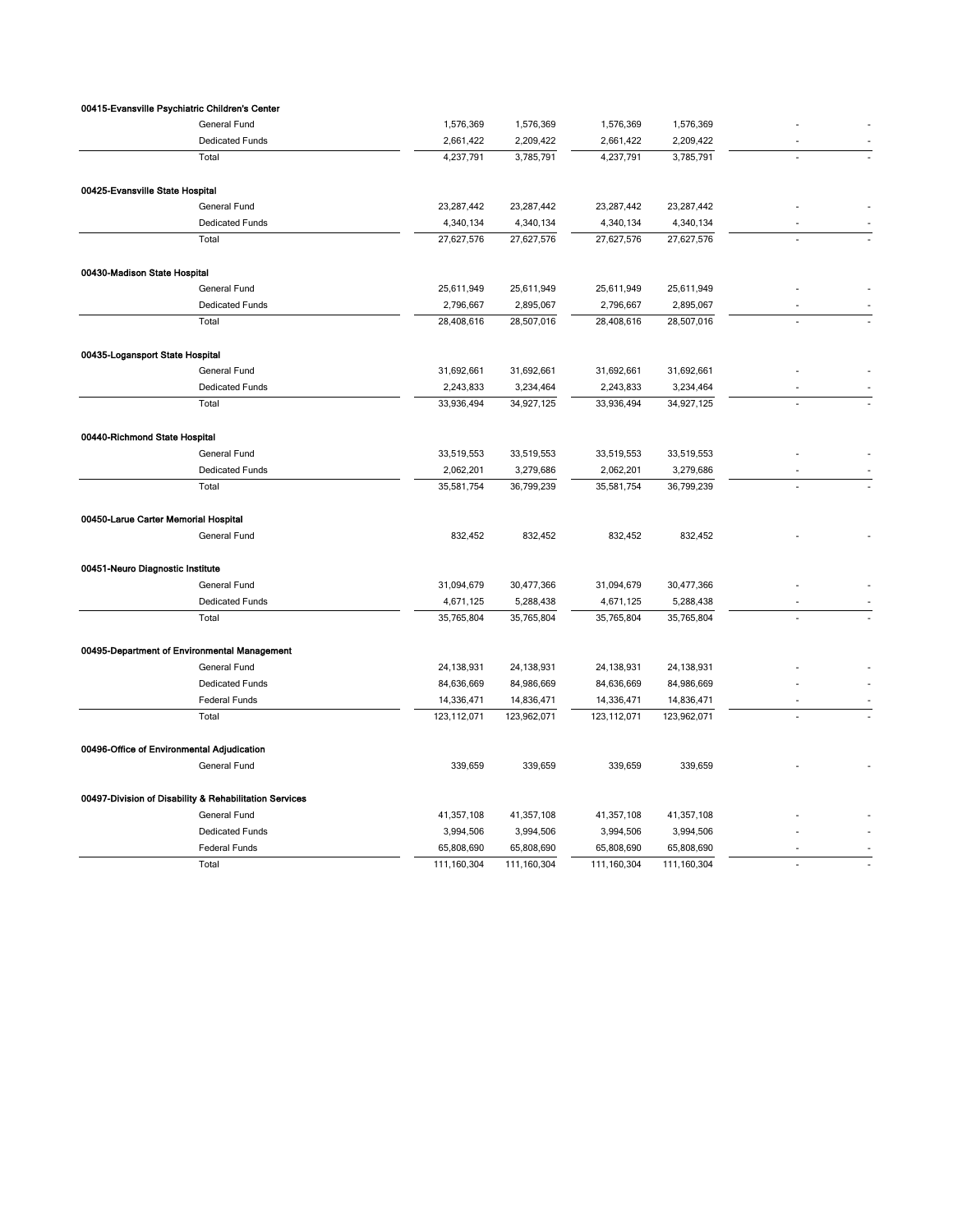| 00498-Division of Aging Administration       |                                                          |                   |                   |                   |                |    |  |
|----------------------------------------------|----------------------------------------------------------|-------------------|-------------------|-------------------|----------------|----|--|
|                                              | General Fund                                             | 59,230,469        | 59,230,469        | 59,230,469        | 59,230,469     |    |  |
|                                              | <b>Dedicated Funds</b>                                   | 5,451,948         | 5,451,948         | 5,451,948         | 5,451,948      |    |  |
|                                              | Federal Funds                                            | 41,248,120        | 41,248,120        | 41,248,120        | 41,248,120     |    |  |
|                                              | Total                                                    | 105,930,537       | 105,930,537       | 105,930,537       | 105,930,537    | ÷. |  |
| 00500-Division of Family Resources           |                                                          |                   |                   |                   |                |    |  |
|                                              | General Fund                                             | 128,043,484       | 128,043,484       | 128,043,484       | 128,043,484    |    |  |
|                                              | <b>Dedicated Funds</b>                                   | 5,816,761         | 5,816,761         | 5,816,761         | 5,816,761      |    |  |
|                                              | Federal Funds                                            | 1,164,512,495     | 1,164,086,700     | 1,164,512,495     | 1,164,086,700  |    |  |
|                                              | Total                                                    | 1,298,372,740     | 1,297,946,945     | 1,298,372,740     | 1,297,946,945  |    |  |
|                                              | 00501-Office of Early Childhood & Out-of-School Learning |                   |                   |                   |                |    |  |
|                                              | General Fund                                             | 51,677,728        | 51,677,728        | 51,677,728        | 51,677,728     |    |  |
|                                              | <b>Dedicated Funds</b>                                   | 35,000            | 35,000            | 35,000            | 35,000         |    |  |
|                                              | Federal Funds                                            | 187,587,131       | 187,587,131       | 187,587,131       | 187,587,131    |    |  |
|                                              | Total                                                    | 239,299,859       | 239,299,859       | 239,299,859       | 239,299,859    |    |  |
| 00502-Department of Child Services           |                                                          |                   |                   |                   |                |    |  |
|                                              | <b>General Fund</b>                                      | 885,634,062       | 885,634,062       | 885,634,062       | 885,634,062    |    |  |
|                                              | <b>Dedicated Funds</b>                                   | 472,500           | 472,500           | 472,500           | 472,500        |    |  |
|                                              | Federal Funds                                            | 386,939,378       | 386,939,378       | 386,939,378       | 386,939,378    | ż. |  |
|                                              | Total                                                    | 1,273,045,940     | 1,273,045,940     | 1,273,045,940     | 1,273,045,940  |    |  |
| 00503-Office of Medicaid Policy and Planning |                                                          |                   |                   |                   |                |    |  |
|                                              | General Fund                                             | 2,707,368,843     | 3,059,568,843     | 2,707,368,843     | 3,059,568,843  |    |  |
|                                              | <b>Dedicated Funds</b>                                   | 1,834,744,368     | 1,830,844,368     | 1,834,744,368     | 1,830,844,368  |    |  |
|                                              | Federal Funds                                            | 11,610,852,348    | 12, 134, 495, 634 | 11,610,852,348    | 12,134,495,634 |    |  |
|                                              | Total                                                    | 16, 152, 965, 559 | 17,024,908,845    | 16, 152, 965, 559 | 17,024,908,845 |    |  |
| 00505-Education Employment Relations Board   |                                                          |                   |                   |                   |                |    |  |
|                                              | General Fund                                             | 984,705           | 984,705           | 984,705           | 984,705        |    |  |
| 00510-Department of Workforce Development    |                                                          |                   |                   |                   |                |    |  |
|                                              | General Fund                                             | 42,280,625        | 42,280,625        | 42,280,625        | 42,280,625     |    |  |
|                                              | <b>Dedicated Funds</b>                                   | 19,183,080        | 19,183,080        | 19,183,080        | 19,183,080     |    |  |
|                                              | Federal Funds                                            | 1,000,870,592     | 500,870,592       | 1,000,870,592     | 500,870,592    |    |  |
|                                              | Total                                                    | 1,062,334,297     | 562,334,297       | 1,062,334,297     | 562,334,297    |    |  |
| 00512-Workforce Cabinet                      |                                                          |                   |                   |                   |                |    |  |
|                                              | General Fund                                             | 2,449,000         | 2,449,000         | 2,449,000         | 2,449,000      |    |  |
|                                              | <b>Federal Funds</b>                                     | 26,374,898        | 26,374,898        | 26,374,898        | 26,374,898     |    |  |
|                                              | Total                                                    | 28,823,898        | 28,823,898        | 28,823,898        | 28,823,898     |    |  |
| 00515-Industry and Farms Division            |                                                          |                   |                   |                   |                |    |  |
|                                              | <b>Dedicated Funds</b>                                   | 42,056,963        | 43,258,507        | 42,056,963        | 43,258,507     |    |  |
| 00520-InvestEd Indiana                       |                                                          |                   |                   |                   |                |    |  |
|                                              | Federal Funds                                            | 76,000,000        |                   | 76,000,000        |                |    |  |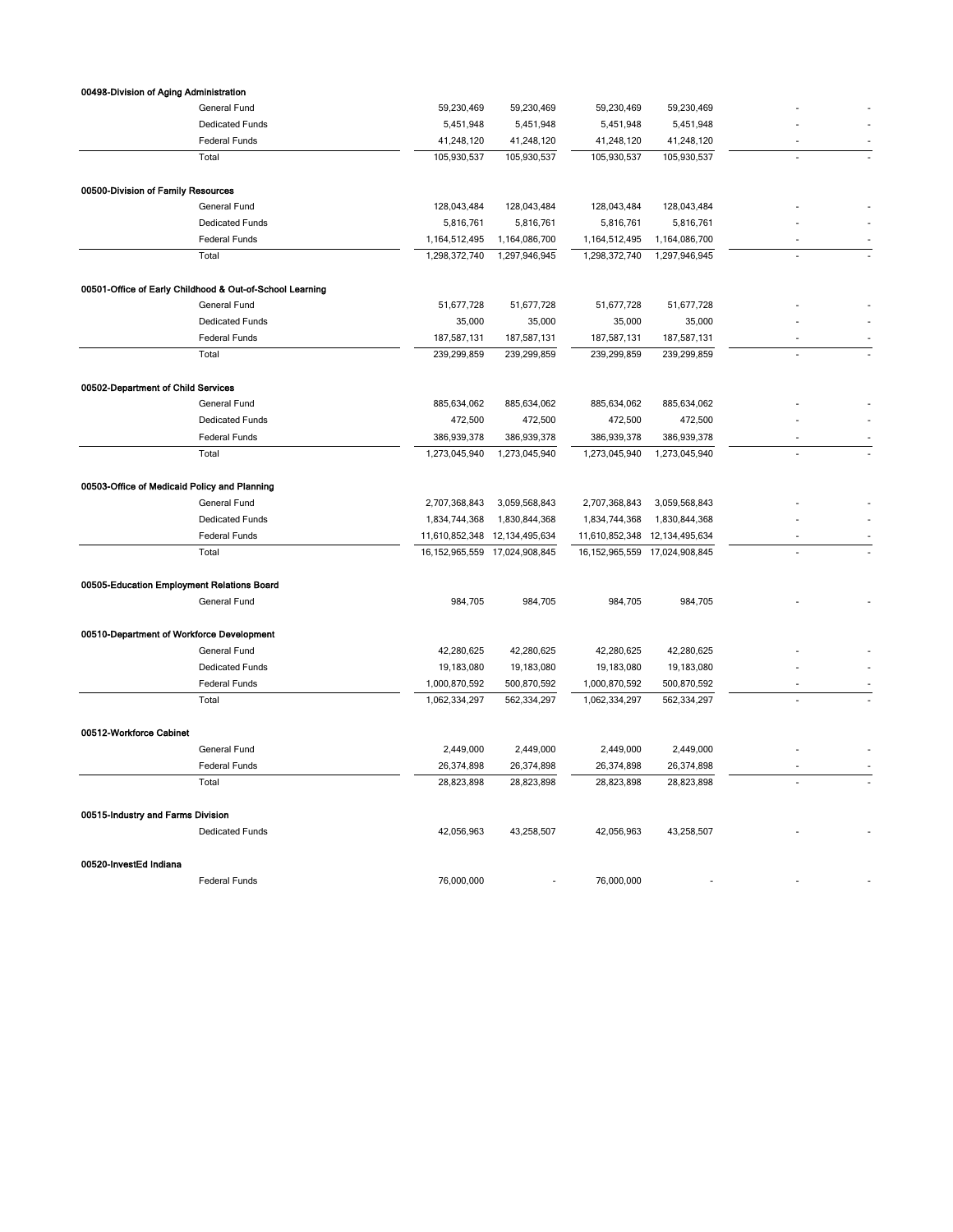|                                            | 00550-Indiana School for the Blind and Visually Impaired |              |             |              |              |        |  |
|--------------------------------------------|----------------------------------------------------------|--------------|-------------|--------------|--------------|--------|--|
|                                            | General Fund                                             | 11,680,183   | 11,680,183  | 11,680,183   | 11,680,183   |        |  |
|                                            | <b>Dedicated Funds</b>                                   | 1,288,933    | 911,792     | 1,288,933    | 911,792      |        |  |
|                                            | Federal Funds                                            | 177,457      | 177,457     | 177,457      | 177,457      | ٠      |  |
|                                            | Total                                                    | 13,146,573   | 12,769,432  | 13, 146, 573 | 12,769,432   | ÷.     |  |
| 00560-Indiana School for the Deaf          |                                                          |              |             |              |              |        |  |
|                                            | General Fund                                             | 17,057,993   | 17,057,993  | 17,057,993   | 17,057,993   |        |  |
|                                            | <b>Dedicated Funds</b>                                   | 734,637      | 1,960,604   | 734,637      | 1,960,604    |        |  |
|                                            | <b>Federal Funds</b>                                     | 348,883      | 348,883     | 348,883      | 348,883      |        |  |
|                                            | Total                                                    | 18, 141, 513 | 19,367,480  | 18, 141, 513 | 19,367,480   | ÷,     |  |
| 00570-Indiana Veterans' Home               |                                                          |              |             |              |              |        |  |
|                                            | Dedicated Funds                                          | 25,926,500   | 25,354,500  | 25,926,500   | 25,354,500   |        |  |
| 00605-Public Defender                      |                                                          |              |             |              |              |        |  |
|                                            | General Fund                                             | 7,498,943    | 7,498,943   | 7,498,943    | 7,498,943    |        |  |
|                                            |                                                          |              |             |              |              |        |  |
| 00610-Public Defender Council              | General Fund                                             | 4,206,445    | 4,206,445   | 4,206,445    | 4,206,445    |        |  |
|                                            | <b>Dedicated Funds</b>                                   | 152,402      | 152,402     | 152,402      | 152,402      |        |  |
|                                            | Federal Funds                                            | 140,000      | 140,000     | 140,000      | 140,000      | ٠      |  |
|                                            | Total                                                    | 4,498,847    | 4,498,847   | 4,498,847    | 4,498,847    | ÷.     |  |
| 00614-Chain O' Lakes Correctional Facility |                                                          |              |             |              |              |        |  |
|                                            | General Fund                                             | 1,903,114    | 1,903,114   | 1,903,114    | 1,903,114    |        |  |
|                                            |                                                          |              |             |              |              |        |  |
| 00615-Department of Correction             |                                                          |              |             |              |              |        |  |
|                                            | General Fund                                             | 328,397,930  | 333,752,930 | 328,397,930  | 333,752,930  |        |  |
|                                            | <b>Dedicated Funds</b>                                   | 8,768,355    | 8,768,355   | 8,768,355    | 8,768,355    |        |  |
|                                            | Federal Funds                                            | 21,588,222   | 6,088,222   | 21,588,222   | 6,088,222    |        |  |
|                                            | Total                                                    | 358,754,507  | 348,609,507 | 358,754,507  | 348,609,507  | $\sim$ |  |
| 00616-North Central Juvenile Facility      |                                                          |              |             |              |              |        |  |
|                                            | General Fund                                             | 13,671,064   | 13,671,064  | 13,671,064   | 13,671,064   |        |  |
| 00618-Miami Correctional Facility          |                                                          |              |             |              |              |        |  |
|                                            | General Fund                                             | 36,111,345   | 36,111,345  | 36,111,345   | 36, 111, 345 |        |  |
|                                            | 00619-Logansport Juvenile Intake/Diagnosis Facility      |              |             |              |              |        |  |
|                                            | <b>Dedicated Funds</b>                                   | 100,000      |             | 100,000      |              |        |  |
| 00620-Indiana State Prison                 |                                                          |              |             |              |              |        |  |
|                                            | General Fund                                             | 42,666,759   | 42,666,759  | 42,666,759   | 42,666,759   |        |  |
|                                            | <b>Dedicated Funds</b>                                   | 1,500,000    | 500,000     | 1,500,000    | 500,000      | ٠      |  |
|                                            | Total                                                    | 44, 166, 759 | 43,166,759  | 44, 166, 759 | 43, 166, 759 |        |  |
| 00621-Parole Division                      |                                                          |              |             |              |              |        |  |
|                                            | General Fund                                             | 13,810,281   | 13,810,281  | 13,810,281   | 13,810,281   |        |  |
| 00622-South Bend Work Release Center       |                                                          |              |             |              |              |        |  |
|                                            | General Fund                                             | 2,214,365    | 2,214,365   | 2,214,365    | 2,214,365    |        |  |
|                                            | Dedicated Funds                                          | 655,820      | 655,820     | 655,820      | 655,820      |        |  |
|                                            | Total                                                    | 2,870,185    | 2,870,185   | 2,870,185    | 2,870,185    |        |  |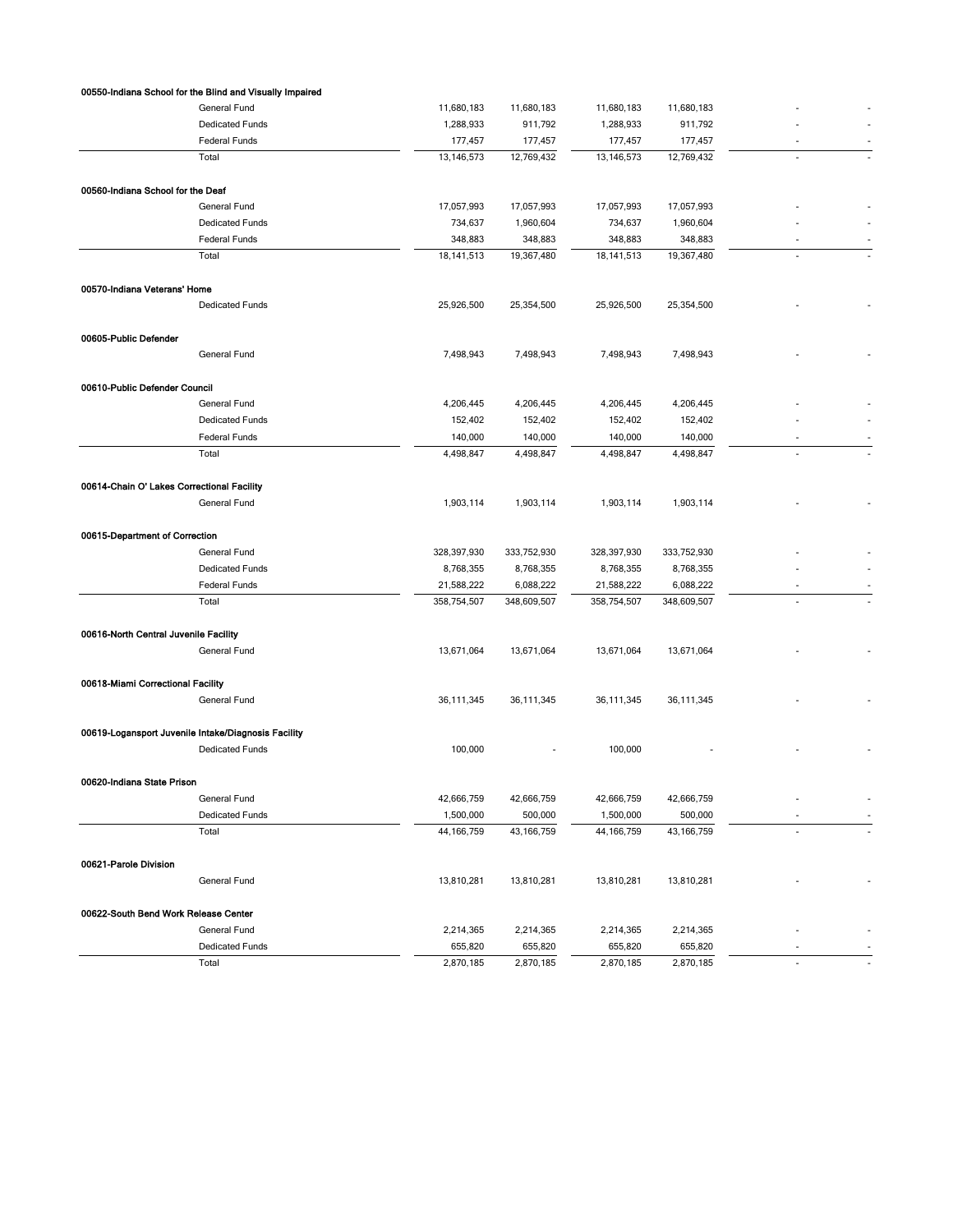| 00623-Heritage Trail Correctional Facility       |                        |                |            |                          |            |                          |
|--------------------------------------------------|------------------------|----------------|------------|--------------------------|------------|--------------------------|
|                                                  | General Fund           | 8,929,757      | 8,929,757  | 8,929,757                | 8,929,757  |                          |
|                                                  | <b>Dedicated Funds</b> | $\blacksquare$ | 250,000    | $\overline{\phantom{a}}$ | 250,000    | $\overline{a}$           |
|                                                  | Total                  | 8,929,757      | 9,179,757  | 8,929,757                | 9,179,757  |                          |
| 00630-Pendleton Correctional Facility            |                        |                |            |                          |            |                          |
|                                                  | General Fund           | 38,843,661     | 38,843,661 | 38,843,661               | 38,843,661 |                          |
| 00635-Correctional Industrial Facility           |                        |                |            |                          |            |                          |
|                                                  | <b>General Fund</b>    | 24,065,745     | 24,065,745 | 24,065,745               | 24,065,745 |                          |
|                                                  | <b>Dedicated Funds</b> | 4,250,000      | 950,000    | 4,250,000                | 950,000    | ٠                        |
|                                                  | Total                  | 28,315,745     | 25,015,745 | 28,315,745               | 25,015,745 |                          |
| 00640-Women's Prison                             |                        |                |            |                          |            |                          |
|                                                  | General Fund           | 14,451,465     | 14,451,465 | 14,451,465               | 14,451,465 |                          |
| 00645-New Castle Correctional Facility           |                        |                |            |                          |            |                          |
|                                                  | General Fund           | 42,098,400     | 42,098,400 | 42,098,400               | 42,098,400 |                          |
| 00650-Putnamville Correctional Facility          |                        |                |            |                          |            |                          |
|                                                  | General Fund           | 36,532,143     | 36,532,143 | 36,532,143               | 36,532,143 |                          |
| 00655-Pendleton Juvenile Correctional Facility   |                        |                |            |                          |            |                          |
|                                                  | <b>General Fund</b>    | 19,348,685     | 19,348,685 | 19,348,685               | 19,348,685 |                          |
| 00660-Indianapolis Re-Entry Educational Facility |                        |                |            |                          |            |                          |
|                                                  | General Fund           | 853,000        | 853,000    | 853,000                  | 853,000    |                          |
| 00661-LaPorte Juvenile Correctional Facility     |                        |                |            |                          |            |                          |
|                                                  | General Fund           | 4,539,910      | 4,539,910  | 4,539,910                | 4,539,910  |                          |
| 00665-Wabash Valley Correctional Facility        |                        |                |            |                          |            |                          |
|                                                  | General Fund           | 47,222,812     | 47,222,812 | 47,222,812               | 47,222,812 |                          |
| 00667-Madison Correctional Facility              |                        |                |            |                          |            |                          |
|                                                  | General Fund           | 13,688,699     | 13,688,699 | 13,688,699               | 13,688,699 |                          |
| 00675-Branchville Correctional Facility          |                        |                |            |                          |            |                          |
|                                                  | General Fund           | 19,857,237     | 19,857,237 | 19,857,237               | 19,857,237 |                          |
|                                                  | <b>Dedicated Funds</b> |                | 575,000    |                          | 575,000    |                          |
|                                                  | Total                  | 19,857,237     | 20,432,237 | 19,857,237               | 20,432,237 | ä,                       |
| 00680-Westville Correctional Facility            |                        |                |            |                          |            |                          |
|                                                  | General Fund           | 451,717,569    | 51,717,569 | 451,717,569              | 51,717,569 |                          |
|                                                  | <b>Dedicated Funds</b> |                | 1,250,000  |                          | 1,250,000  |                          |
|                                                  | Total                  | 451.717.569    | 52.967.569 | 451.717.569              | 52.967.569 | $\overline{\phantom{a}}$ |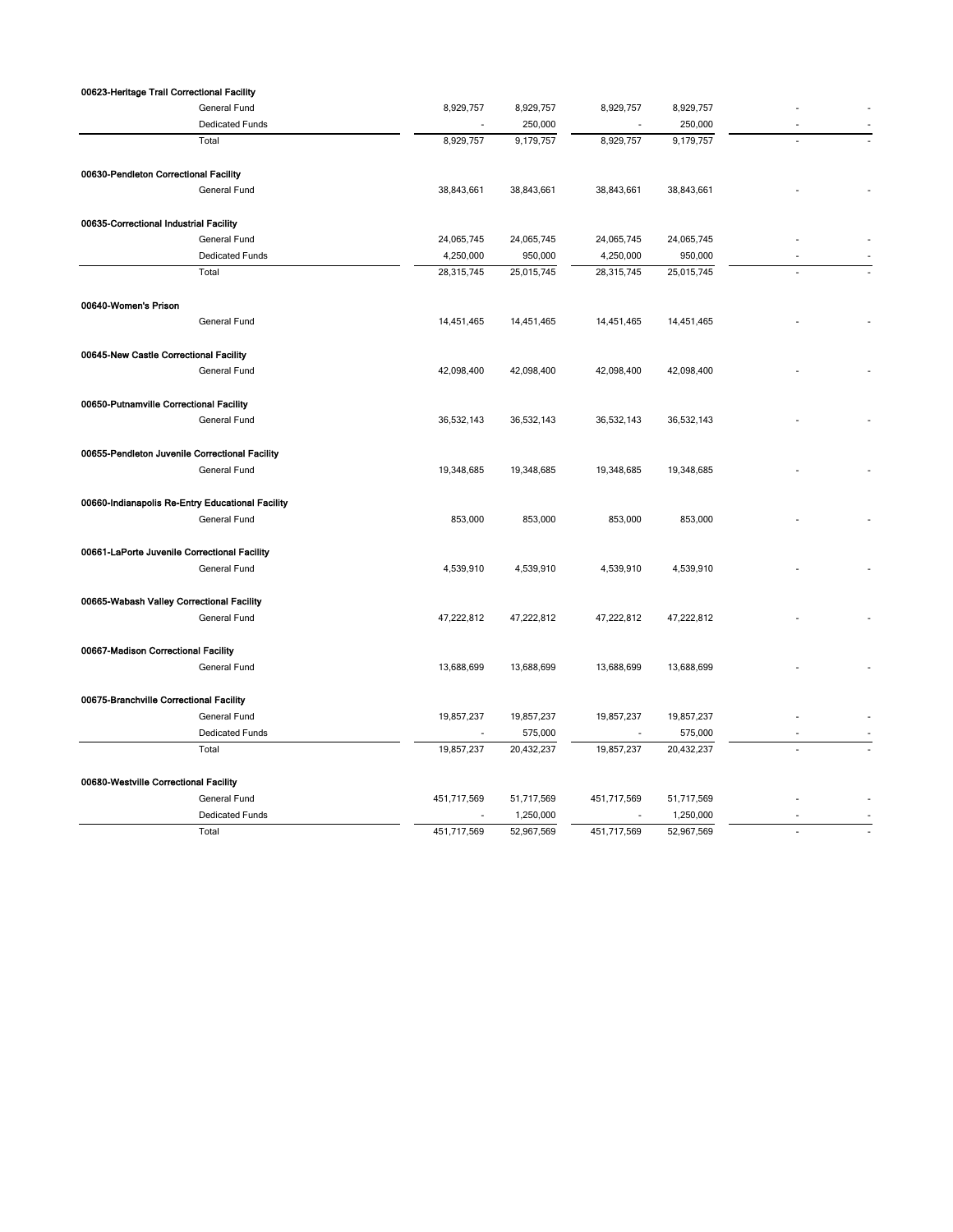| 00685-Rockville Correctional Facility for Women |                        |               |               |               |               |                          |  |
|-------------------------------------------------|------------------------|---------------|---------------|---------------|---------------|--------------------------|--|
|                                                 | <b>General Fund</b>    | 18,809,213    | 18,809,213    | 18,809,213    | 18,809,213    |                          |  |
| 00690-Plainfield Correctional Facility          |                        |               |               |               |               |                          |  |
|                                                 | General Fund           | 28,122,448    | 28,122,448    | 28, 122, 448  | 28, 122, 448  |                          |  |
|                                                 | <b>Dedicated Funds</b> |               | 1,250,000     |               | 1,250,000     |                          |  |
|                                                 | Total                  | 28,122,448    | 29,372,448    | 28, 122, 448  | 29,372,448    |                          |  |
|                                                 |                        |               |               |               |               |                          |  |
| 00695-Reception and Diagnostic Center           |                        |               |               |               |               |                          |  |
|                                                 | General Fund           | 17,558,545    | 17,558,545    | 17,558,545    | 17,558,545    |                          |  |
| 00697-Edinburgh Correctional Facility           |                        |               |               |               |               |                          |  |
|                                                 | General Fund           | 4,756,635     | 4,756,635     | 4,756,635     | 4,756,635     |                          |  |
| 00700-Department of Education                   |                        |               |               |               |               |                          |  |
|                                                 | General Fund           | 8,191,350,882 | 8,542,826,378 | 8,191,350,882 | 8,542,826,378 |                          |  |
|                                                 | <b>Dedicated Funds</b> | 1,551,409     | 1,551,409     | 1,551,409     | 1,551,409     |                          |  |
|                                                 | Federal Funds          | 673,311,313   | 673,311,313   | 673,311,313   | 673,311,313   |                          |  |
|                                                 | Local Funds            | 1,000         | 1,000         | 1,000         | 1,000         | ٠                        |  |
|                                                 | Total                  | 8,866,214,604 | 9,217,690,100 | 8,866,214,604 | 9,217,690,100 | J.                       |  |
|                                                 |                        |               |               |               |               |                          |  |
| 00704-Indiana Charter School Board              |                        |               |               |               |               |                          |  |
|                                                 | General Fund           | 444,059       | 444,059       | 444,059       | 444,059       |                          |  |
|                                                 | <b>Dedicated Funds</b> | 188,677       | 188,677       | 188,677       | 188,677       |                          |  |
|                                                 | Total                  | 632,736       | 632,736       | 632,736       | 632,736       |                          |  |
| 00705-Arts Commission                           |                        |               |               |               |               |                          |  |
|                                                 | General Fund           | 3,632,417     | 3,632,417     | 3,632,417     | 3,632,417     |                          |  |
|                                                 | Federal Funds          | 819,800       | 819,800       | 819,800       | 819,800       |                          |  |
|                                                 | Total                  | 4,452,217     | 4,452,217     | 4,452,217     | 4,452,217     |                          |  |
| 00710-lvy Tech Community College                |                        |               |               |               |               |                          |  |
|                                                 | General Fund           | 281,368,052   | 286,133,022   | 281,368,052   | 286, 133, 022 |                          |  |
|                                                 |                        |               |               |               |               |                          |  |
| 00718-School Lunch Division                     |                        |               |               |               |               |                          |  |
|                                                 | <b>Federal Funds</b>   | 362,200,557   | 362,200,557   | 362,200,557   | 362,200,557   |                          |  |
| 00719-Commission for Higher Education           |                        |               |               |               |               |                          |  |
|                                                 | General Fund           | 397,810,290   | 397,810,290   | 397,810,290   | 397,810,290   |                          |  |
|                                                 | <b>Dedicated Funds</b> | 2,580,640     | 2,580,640     | 2,580,640     | 2,580,640     |                          |  |
|                                                 | Federal Funds          | 1,245,180     | 1,245,180     | 1,245,180     | 1,245,180     | $\overline{\phantom{a}}$ |  |
|                                                 | Total                  | 401,636,110   | 401,636,110   | 401,636,110   | 401,636,110   | J.                       |  |
| 00730-State Library                             |                        |               |               |               |               |                          |  |
|                                                 | General Fund           | 6,944,596     | 6,944,596     | 6,944,596     | 6,944,596     |                          |  |
|                                                 | <b>Dedicated Funds</b> | 1,223,121     | 1,223,121     | 1,223,121     | 1,223,121     |                          |  |
|                                                 | <b>Federal Funds</b>   | 3,169,439     | 3,169,439     | 3,169,439     | 3,169,439     |                          |  |
|                                                 | Total                  | 11,337,156    | 11,337,156    | 11,337,156    | 11,337,156    |                          |  |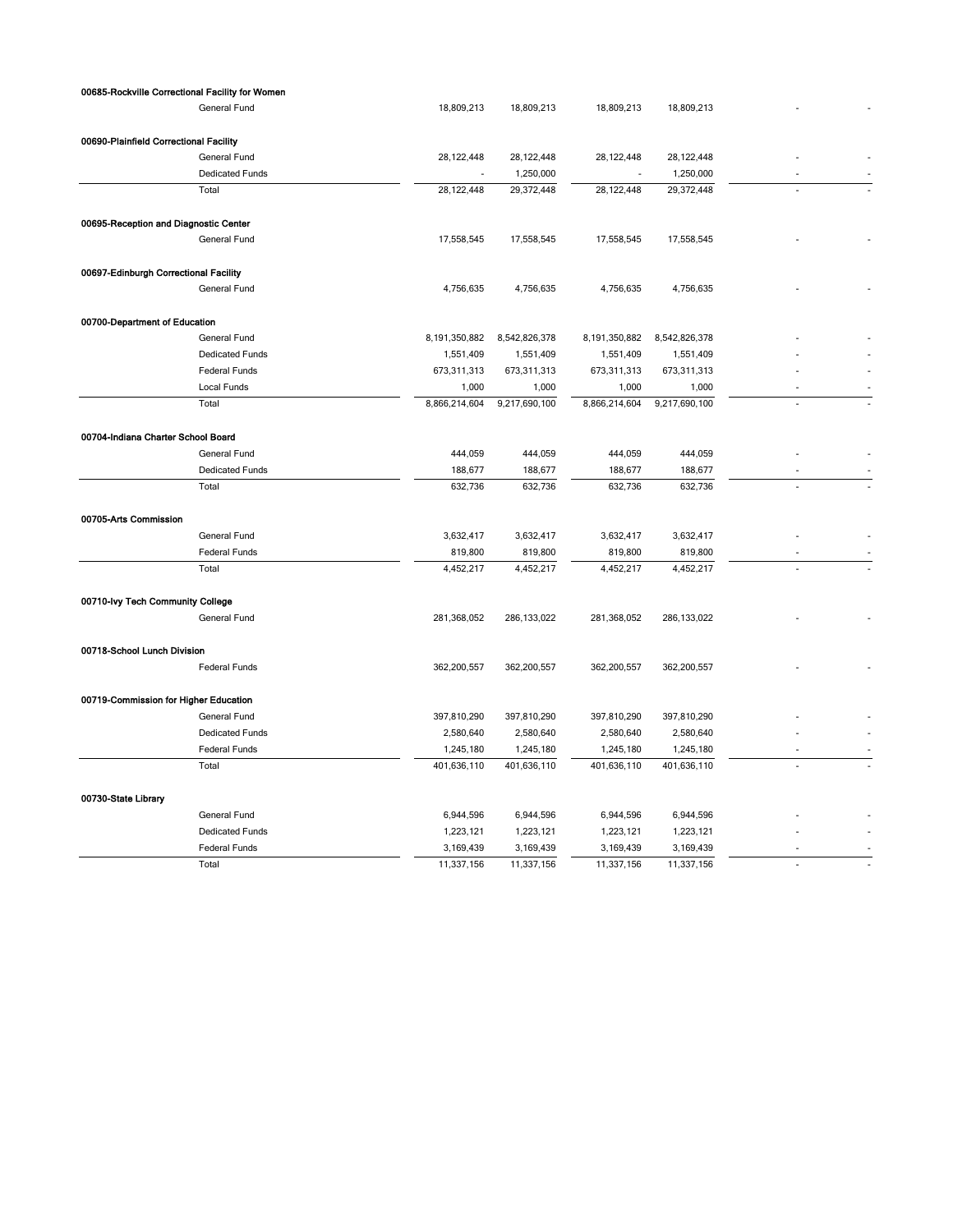|                                        | 00741-Northwest Indiana Regional Development Authority |               |                               |                               |               |             |
|----------------------------------------|--------------------------------------------------------|---------------|-------------------------------|-------------------------------|---------------|-------------|
|                                        | <b>Dedicated Funds</b>                                 | 727,611       | 727,611                       | 727,611                       | 727,611       |             |
| 00750-Indiana University               |                                                        |               |                               |                               |               |             |
|                                        | General Fund                                           | 606,562,947   | 627,896,354                   | 606,562,947                   | 627,896,354   |             |
| 00755-Medical Education Board          |                                                        |               |                               |                               |               |             |
|                                        | <b>Dedicated Funds</b>                                 | 1,852,698     | 1,852,698                     | 1,852,698                     | 1,852,698     |             |
| 00756-Graduate Medical Education Board |                                                        |               |                               |                               |               |             |
|                                        | <b>Dedicated Funds</b>                                 | 4,000,000     | 5,000,000                     | 4,000,000                     | 5,000,000     |             |
| 00760-Purdue University                |                                                        |               |                               |                               |               |             |
|                                        | General Fund                                           | 417,011,154   | 421,452,780                   | 417,011,154                   | 421,452,780   |             |
|                                        | <b>Dedicated Funds</b>                                 | 1,480,000     | 1,480,000                     | 1,480,000                     | 1,480,000     |             |
|                                        | Total                                                  | 418,491,154   | 422,932,780                   | 418,491,154                   | 422,932,780   |             |
| 00770-Indiana State University         |                                                        |               |                               |                               |               |             |
|                                        | General Fund                                           | 86,062,795    | 88,504,586                    | 86,062,795                    | 88,504,586    |             |
| 00775-University of Southern Indiana   |                                                        |               |                               |                               |               |             |
|                                        | General Fund                                           | 64,742,628    | 65,510,631                    | 64,742,628                    | 65,510,631    |             |
| 00780-Ball State University            |                                                        |               |                               |                               |               |             |
|                                        | General Fund                                           | 169,189,022   | 167,793,100                   | 169,189,022                   | 167,793,100   |             |
| 00790-Vincennes University             |                                                        |               |                               |                               |               |             |
|                                        | General Fund                                           | 58,086,722    | 58,303,296                    | 58,086,722                    | 58,303,296    |             |
| 00800-Department of Transportation     |                                                        |               |                               |                               |               |             |
|                                        | General Fund                                           | 45,000,000    | 45,000,000                    | 45,000,000                    | 45,000,000    |             |
|                                        | <b>Dedicated Funds</b>                                 | 2,355,187,205 | 2,234,605,482                 | 2,355,187,205                 | 2,234,605,482 |             |
|                                        | Federal Funds                                          | 1,414,777,150 | 2,017,443,817                 | 1,414,777,150                 | 2,017,443,817 |             |
|                                        | Local Funds                                            | 65,000,000    | 65,000,000                    | 65,000,000                    | 65,000,000    |             |
|                                        | Total                                                  | 3,879,964,355 | 4,362,049,299                 | 3,879,964,355                 | 4,362,049,299 |             |
| 00878-Indiana State Fair Board         |                                                        |               |                               |                               |               |             |
|                                        | General Fund                                           | 54,949,411    | 7,530,359                     | 54,949,411                    | 7,530,359     |             |
|                                        | <b>Dedicated Funds</b>                                 | 36,536        | 36,536                        | 36,536                        | 36,536        |             |
|                                        | Total                                                  | 54,985,947    | 7,566,895                     | 54,985,947                    | 7,566,895     |             |
| <b>GRAND TOTALS</b>                    |                                                        |               |                               |                               |               |             |
|                                        |                                                        |               |                               |                               |               |             |
|                                        | General Fund                                           |               | 18,485,151,932 18,896,713,983 | 18,792,251,932 18,896,713,983 |               | 307,100,000 |
|                                        | <b>Dedicated Funds</b>                                 | 6,298,643,764 | 6,172,968,807                 | 6,298,643,764                 | 6,172,968,807 |             |
|                                        | Federal Funds                                          |               | 18,830,054,951 18,761,480,174 | 18,830,054,951 18,761,480,174 |               |             |
|                                        | Local Funds                                            | 65,001,000    | 65,001,000                    | 65,001,000                    | 65,001,000    |             |
|                                        | Total                                                  |               | 43,678,851,647 43,896,163,964 | 43,985,951,647 43,896,163,964 |               | 307,100,000 |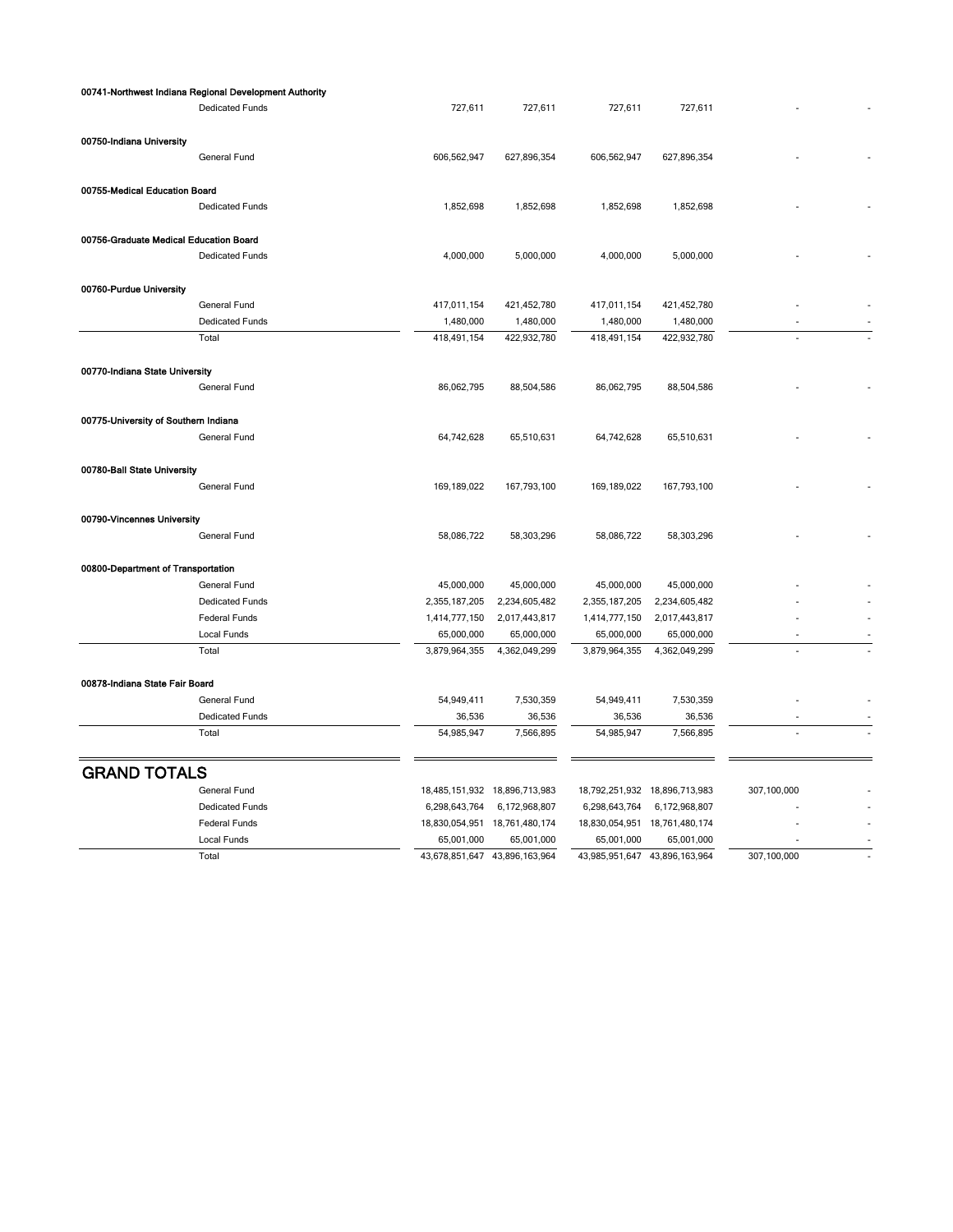# **Budget Comparison Details**

|                                    |                                              |                | As Passed - 2021 |                | As Passed - 2022 |             | Difference |  |
|------------------------------------|----------------------------------------------|----------------|------------------|----------------|------------------|-------------|------------|--|
| Function                           | Funding Type                                 | FY 2022        | FY 2023          | FY 2022        | FY 2023          | FY 2022     | FY 2023    |  |
| <b>GENERAL GOVERNMENT</b>          |                                              |                |                  |                |                  |             |            |  |
|                                    | 44215-067 Indiana Mapping Data and Standards |                |                  |                |                  |             |            |  |
|                                    | <b>General Fund</b>                          |                | ٠                | 7,100,000      |                  | 7,100,000   |            |  |
| <b>GENERAL GOVERNMENT TOTALS</b>   |                                              |                |                  |                |                  |             |            |  |
|                                    | <b>General Fund</b>                          | 1,081,083,371  | 1,117,711,310    | 1,088,183,371  | 1,117,711,310    | 7,100,000   |            |  |
|                                    | <b>Dedicated Funds</b>                       | 297,925,839    | 297,405,839      | 297,925,839    | 297,405,839      | ٠           |            |  |
|                                    | <b>Federal Funds</b>                         | 266,725,158    | 16,725,158       | 266,725,158    | 16,725,158       |             |            |  |
| <b>ECONOMIC DEVELOPMENT</b>        |                                              |                |                  |                |                  |             |            |  |
|                                    | 17051-260 Business Promotion and Innovation  |                |                  |                |                  |             |            |  |
|                                    | <b>General Fund</b>                          | 17,000,000.00  | 17,000,000.00    | 317,000,000    | 17,000,000.00    | 300,000,000 |            |  |
| <b>ECONOMIC DEVELOPMENT TOTALS</b> |                                              |                |                  |                |                  |             |            |  |
|                                    | <b>General Fund</b>                          | 149,356,675    | 148,756,675      | 449,356,675    | 148,756,675      | 300,000,000 |            |  |
|                                    | <b>Dedicated Funds</b>                       | 38,647,211     | 38,647,211       | 38,647,211     | 38,647,211       |             |            |  |
|                                    | <b>Federal Funds</b>                         | 1,707,024,696  | 898,824,696      | 1,707,024,696  | 898,824,696      |             |            |  |
| <b>OVERALL TOTALS</b>              |                                              |                |                  |                |                  |             |            |  |
|                                    | <b>General Fund</b>                          | 18,485,151,932 | 18,896,713,983   | 18,792,251,932 | 18,896,713,983   | 307,100,000 |            |  |
|                                    | <b>Dedicated Funds</b>                       | 6,298,643,764  | 6,172,968,807    | 6,298,643,764  | 6,172,968,807    |             |            |  |
|                                    | <b>Federal Funds</b>                         | 18,830,054,951 | 18,761,480,174   | 18,830,054,951 | 18,761,480,174   |             |            |  |
|                                    | <b>Local Funds</b>                           | 65,001,000     | 65,001,000       | 65,001,000     | 65,001,000       |             |            |  |
|                                    |                                              |                |                  |                |                  |             |            |  |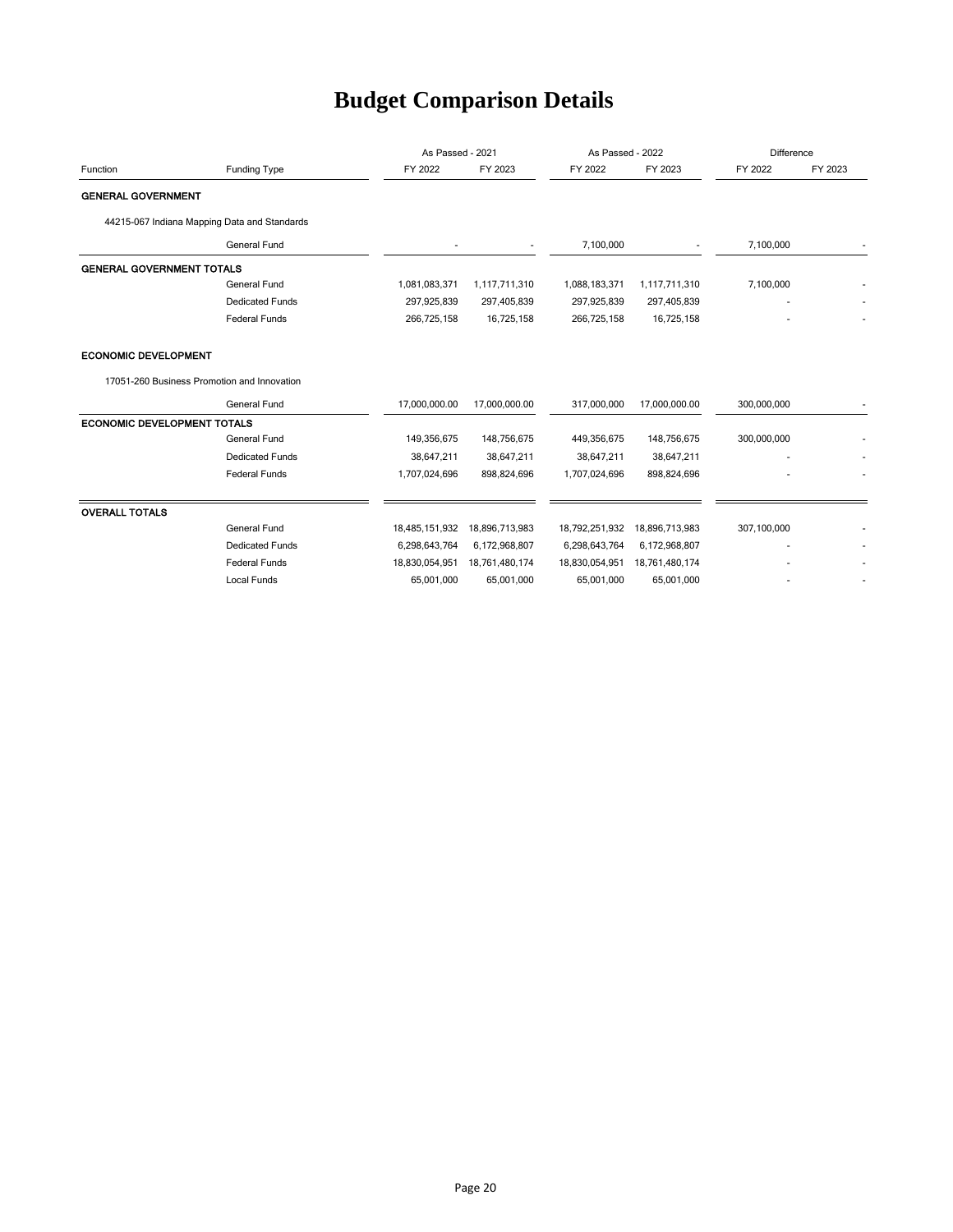#### **REVENUE AND EXPENDITURE ACTS FROM THE 2022 REGULAR SESSION OF THE GENERAL ASSEMBLY**

The second regular session of the 122nd General Assembly passed several acts affecting general and dedicated fund revenues and expenditures. These acts and their estimated impacts are summarized as follows:

| Act        | No. | Title of the Act                                      | FY 2022     | FY 2023       |
|------------|-----|-------------------------------------------------------|-------------|---------------|
|            |     | <b>GENERAL FUND EXPENDITURES</b>                      |             |               |
| <b>HEA</b> |     | 1004 Department of correction.                        |             | 324,120 *     |
| <b>HEA</b> |     | 1075 Commissions and committees.                      |             | 22,810 *      |
| <b>HEA</b> |     | 1093 Education matters.                               |             | $7,770$ *     |
| <b>HEA</b> |     | 1112 Medicaid reimbursement rates.                    | 404,429     | $1,617,715$ * |
| <b>HEA</b> |     | 1140 Medicaid coverage for pregnant women.            | 664,787     | $2,659,149$ * |
| <b>HEA</b> |     | 1169 Health matters.                                  |             | 22,810 *      |
| <b>HEA</b> |     | 1174 Special death benefit.                           |             | 28,495 *      |
| <b>HEA</b> |     | 1209 Carbon sequestration projects.                   | 81,510      | 529,822       |
| <b>HEA</b> |     | 1242 State purchasing.                                |             | 707,000       |
| <b>HEA</b> |     | 1247 Child fatality reporting.                        |             | 94,875 *      |
| <b>HEA</b> |     | 1255 Health matters.                                  |             | $17,400$ *    |
| <b>HEA</b> |     | 1306 Housing task force.                              | 6,750       | $13,500$ *    |
| <b>HEA</b> |     | 1314 Public safety matters.                           |             | 85,500 *      |
| <b>HEA</b> |     | 1359 Juvenile law matters.                            | 25,000      | 100,000       |
| <b>HEA</b> |     | 1363 Department of child services matters.            |             | 2,350,000 *   |
| <b>HEA</b> |     | 1410 Mandatory job search for TANF eligibility.       |             | $31,250$ *    |
| <b>SEA</b> |     | 1 Automatic taxpayer refund.                          | 1,197,082   | $\ast$        |
| <b>SEA</b> |     | 2 Various education matters.                          | 2,329,106   | ∗             |
| <b>SEA</b> |     | 5 Reciprocity and audiology compact.                  |             | 266,532       |
| <b>SEA</b> |     | 37 Population parameters.                             | 31,380      | 31,380 *      |
| <b>SEA</b> |     | 67 Small estates.                                     |             | 462,344 *     |
| <b>SEA</b> |     | 74 Preferences in public works and public purchasing. |             | 707,000       |
| <b>SEA</b> |     | 85 Drainage task force.                               | 5,017       | $20,068$ *    |
| <b>SEA</b> |     | 131 Uniform electronic legal material act.            |             | 40,000 *      |
| <b>SEA</b> |     | 145 Property tax matters.                             |             | 40,619        |
| <b>SEA</b> |     | 251 Interstate medical licensure compact.             |             | 160,000       |
| <b>SEA</b> |     | 264 Administrative rules review task force.           |             | 13,500 *      |
| <b>SEA</b> |     | 361 Economic development.                             | 300,000,000 |               |
| <b>SEA</b> |     | 365 Psychology interjurisdictional compact.           |             | 160,000       |
| <b>SEA</b> |     | 382 Various tax matters.                              | 7,100,000   |               |
|            |     | Subtotal                                              | 311,845,061 | 10,513,659    |
|            |     | Minus Absorbable Acts                                 | 4,638,551   | 7,842,686     |
|            |     | Total                                                 | 307,206,510 | 2,670,973     |

#### **GENERAL FUND REVENUES**

| HEA        | 1002 Various tax matters.               | ٠              | (336, 114, 360) |
|------------|-----------------------------------------|----------------|-----------------|
| HEA        | 1167 Bureau of motor vehicles.          | ٠              | (6, 550)        |
| HEA        | 1169 Health matters.                    | ٠              | 45,000          |
| HEA        | 1298 Alcoholic beverages.               | ٠              | 6.600           |
| <b>SEA</b> | 156 Motor vehicle crash investigations. | ۰              | 43.620          |
| SEA        | 382 Various tax matters.                | (39, 124, 690) | (2,085,053)     |
|            | Total                                   | (39, 124, 690) | (338, 110, 743) |

\* Impact is absorbable within appropriations for the given years.